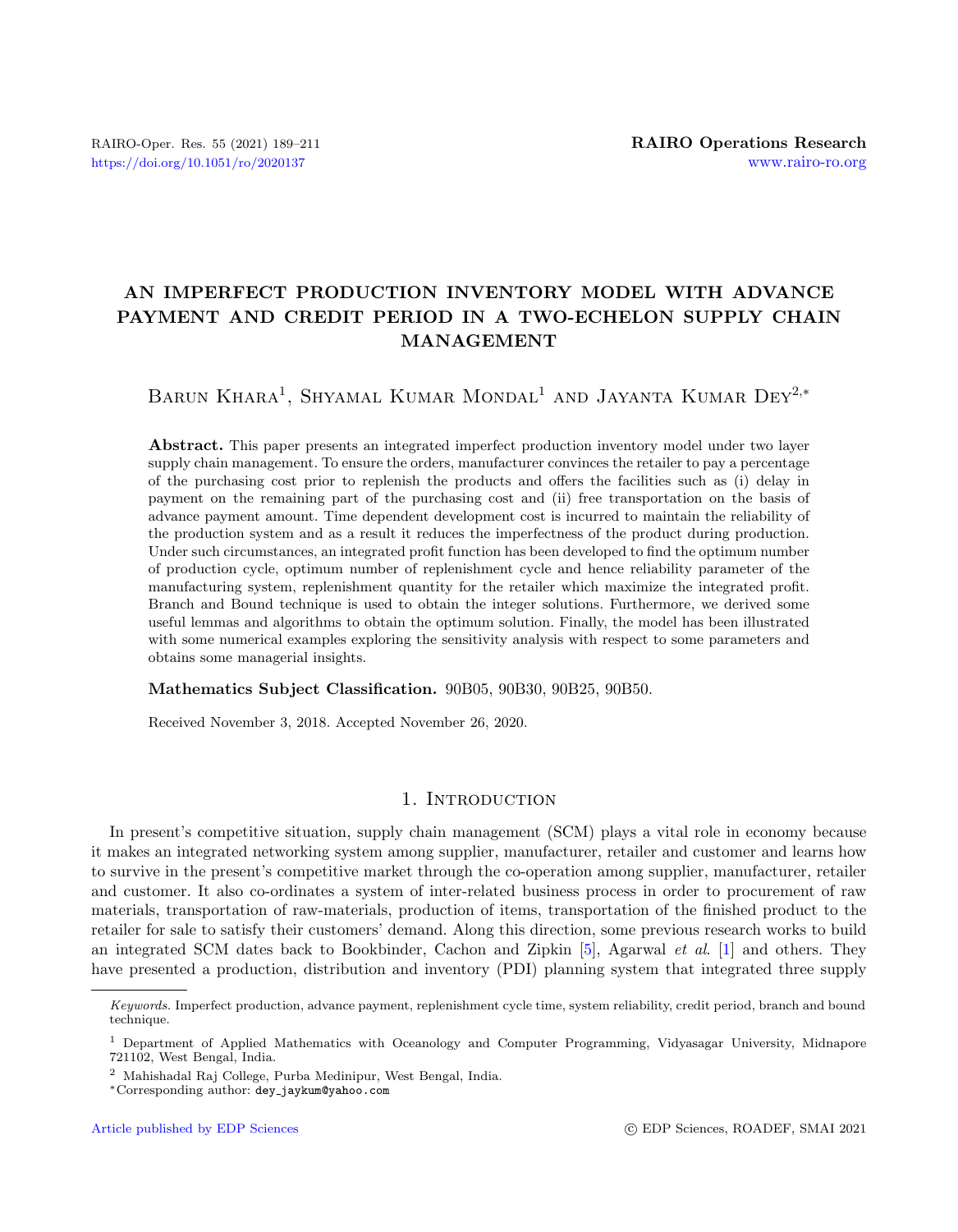#### $190$  B. KHARA ET AL.

chain segments comprised of supply, storage/location and customer demand planning. More works already have been developed on the integrated Economic Order Quantity (EOQ) model or Economic Production Quantity (EPQ) models on SCM by some researchers such as Manna et al. [\[29\]](#page-21-0), Banerjee [\[2\]](#page-20-2), Goyal [\[15\]](#page-21-1), Sana [\[34\]](#page-21-2), Das et al.  $[7, 8]$  $[7, 8]$  $[7, 8]$ , De and Sana [\[13\]](#page-21-4), De and Mahata [\[9,](#page-21-5) [10\]](#page-21-6). To establish long term cooperation co-operation among supplier, manufacturer, retailer and customer it is very important to take initiative to developed supply chain model.

Generally, it has been observed that, in presence of several brands of the same product in the market, there is a fluctuation of demand rate and occurs error in demand. So to reduce the error in demand, that is, to ensure demand several distributors/manufacturers offer several types of facilities to stimulate their retailers and customers. In this regards so many research papers have been published. Thangam [\[41\]](#page-22-0) presented optimal priced is counting and lot-sizing policies for perishable items in a supply chain under advance payment scheme and two-echelon trade credits. Taleizadeh et al. [\[39\]](#page-21-7) considered an economic order quantity model with multiple partial prepayments and partial backordering. Zhang et al. [\[43\]](#page-22-1) developed an optimal ordering policy in a twostage supply chain with advance payment for stable supply capacity. Ma et al. [\[27\]](#page-21-8) presented an advance booking discount in the presence of spot market. Latter, more works in connection with advance payment have been discussed by Tavakoli and Taleizadeh [\[40\]](#page-22-2), Lashgari et al. [\[24\]](#page-21-9), Khan et al. [\[17\]](#page-21-10), Shaikh et al. [\[35\]](#page-21-11) etc. and several types of offers such as price discount etc. are announced. In connection with the SCM, transportation of finished product is one of the important factor. In so many existing literatures, due to advance payment by the retailers, the manufacturers allowed several kinds of offer such as partial credit period, price discount etc. but there does not exist no research work where the transportation offer is allowed due to advance payment.

Again, it has been observed that when a production system runs through long duration, several kinds of problem like labor, machinery, technology etc. arise and consequently, the manufacturing system produces both perfect and imperfect quality items. Perfect quality items are always ready for sale in exact price but imperfect items are either sold at reduced price or can be reworked to become new one. In this connection some works on imperfect productions have been discussed by Rosenblatt and Lee [\[32\]](#page-21-12), Ben-Daya and Hariga [\[4\]](#page-20-4), Maity et al. [\[28\]](#page-21-13), Khara et al. [\[19\]](#page-21-14). Khouja and Mehrez [\[22\]](#page-21-15) presented an economic production lot size model with imperfect quality and variable production rate. Salameh and Jaber [\[33\]](#page-21-16) considered an inventory model which accounted for imperfect quality items using the  $E\text{PQ/EOQ}$  formula. Manna *et al.* [\[30\]](#page-21-17) presented multi-item EPQ model with learning effect on imperfect production over fuzzy-random planning horizon. Also Manna et al. [\[31\]](#page-21-18) developed an imperfect production inventory model with production rate dependent defective rate and advertisement dependent demand. Recently, De and Mahata [\[11\]](#page-21-19) presented a cloudy fuzzy economic order quantity model for imperfect-quality items with allowable proportionate discounts. Khara et al. [\[20\]](#page-21-20) developed a closed loop supply chain production model in an imperfect production system with acceptance quality level dependent development cost and demand. So, an important initiative can be taken to reduce the defective in a production house.

In economic order quantity (EOQ) model, it has been seen that the retailer pays the purchasing cost as soon as the products are delivered. To motivate the retailers, the manufacturers frequently offers the retailer a credit period, to pay the purchasing cost, which is a very usual. Furthermore, during the credit period, the retailer earns an interest by selling products and hence the retailers enjoy the financing benefit. In this regards, Goyal [\[14\]](#page-21-21) at first presented an EOQ model with a constant demand rate under the condition of permissible delay in payments. Liang and Zhou [\[26\]](#page-21-22) developed a two-warehouse inventory model for deteriorating items under conditionally permissible delay in payment. Some other works along the direction of credit period are Das et al. [\[6\]](#page-20-5), Banu and Mondal [\[3\]](#page-20-6), Khara et al. [\[21\]](#page-21-23). A comparison table of existing literatures with the proposed model is presented briefly in Table [1.](#page-2-0)

By summarizing the above discussion, the main contribution of this study are:

– To confirm the order, the manufacturer asks the retailer to pay a certain part of the purchasing cost of the replenishment quantity prior to replenish the products and invites to enjoy facilities (i) delay in payment on the remaining part of the replenishment quantity and (ii) free transportation on advance payment quantity subject to minimum order quantity determined by the manufacturer.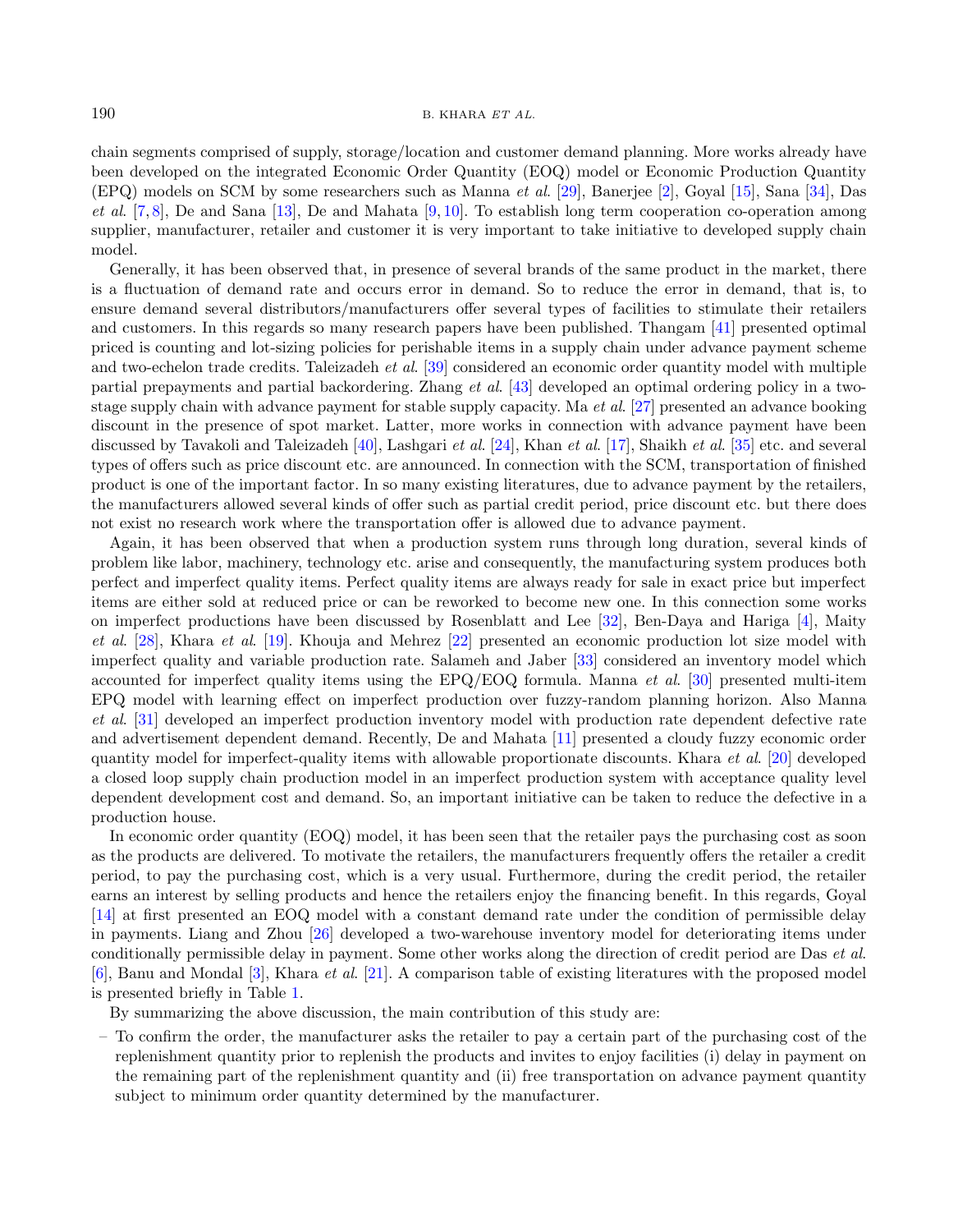| Author (s)                             | EOQ/<br>EPQ. | Imperfect<br>production demand | Customer's                   | Payment<br>advance<br>delay                            | Development Offers due<br>cost<br>depends on | to advance<br>payment  |
|----------------------------------------|--------------|--------------------------------|------------------------------|--------------------------------------------------------|----------------------------------------------|------------------------|
| Gupta et al.<br>$\vert 16 \vert$       | <b>EOQ</b>   | NA                             | Constant                     | Partial advance                                        | NA                                           | Price discount         |
| Zhang et al.<br> 42                    | EOQ.         | NA                             | Constant                     | Partial advance and<br>partial delay                   | NA                                           | Price discount         |
| Thangam $[41]$                         | <b>EOQ</b>   | NA                             | Constant                     | Partial advance and<br>partial delay                   | NA                                           | Price discount         |
| Taleizadeh<br>et al.<br> 39            | <b>EOQ</b>   | NA                             | Constant                     | Advance payment                                        | <b>NA</b>                                    | N <sub>o</sub>         |
| Taleizadeh<br> 37                      | EOQ          | <b>NA</b>                      | Constant                     | Partial advance                                        | NA                                           | No                     |
| Zia and<br>Taleizadeh [44]             | <b>EOQ</b>   | NA                             | Constant                     | Partial advance and<br>partial delay                   | NA                                           | N <sub>o</sub>         |
| Taleizadeh<br>$[38]$                   | <b>EOQ</b>   | NA                             | Constant                     | Partial advance                                        | <b>NA</b>                                    | N <sub>o</sub>         |
| Lashgari et al.<br>$\left 23\right $   | <b>EOQ</b>   | <b>NA</b>                      | Constant                     | Partial advance and<br>partial delay                   | <b>NA</b>                                    | No                     |
| Tavakoli and<br>Taleizadeh [40]        | EOQ.         | <b>NA</b>                      | Constant                     | Partial advance                                        | NA                                           | No                     |
| Li et al.<br>$\vert 25 \vert$          | EOQ.         | NA                             | expiration date              | Selling price and Partial advance and<br>partial delay | NA                                           | $\rm No$               |
| Lashgari et al.<br>$\left  24 \right $ | <b>EOQ</b>   | NA                             | Constant                     | Partial advance and<br>partial delay                   | NA                                           | No                     |
| Shi et al.<br>[36]                     | <b>EOQ</b>   | NA                             | Constant                     | Partial advance and<br>partial delay                   | <b>NA</b>                                    | Price discount         |
| Khan et al.<br> 17                     | <b>EOQ</b>   | <b>NA</b>                      | Price and<br>stock dependent | Advance payment<br>full or partial                     | NA                                           | Price discount         |
| Khan et al.<br>$[18]$                  | <b>EOQ</b>   | NA                             | Price and<br>stock dependent | Advance payment equal NA<br>installment $n$ times      |                                              | Price discount         |
| Shaikh et al.<br> 35                   | <b>EOQ</b>   | NA                             | Price<br>dependent           | Advance payment                                        | NA                                           | N <sub>o</sub>         |
| Present<br>paper                       | <b>EPQ</b>   | Yes                            | Constant                     | Partial advance and<br>partial delay                   | Time and<br>reliability<br>parameter         | free<br>Transportation |

<span id="page-2-0"></span>

|  |  |  |  |  | TABLE 1. Summary of related literature about contributions of different authors. |  |  |
|--|--|--|--|--|----------------------------------------------------------------------------------|--|--|
|--|--|--|--|--|----------------------------------------------------------------------------------|--|--|

Notes. NA means that the contribution is Not Available for that research.

- To reduce the imperfectness of the production system (*i.e.*, to maintain the reliability of the production system), a time dependent development cost has been incorporated.
- In supply chain management, co-ordination is most important among the chain members and the retailers play a vital role as they directly handle to the end customers. In this regards, manufacturer gives different types of facilities to the retailers such as trade credits, price discount etc. Here we assume that if the retailer cannot sale the items within the credit period then interest charged by the manufacturer for the rest amount is same as the interest earned from the bank deposits whereas in the existing literatures, the charged amount is much more from the bank interest.

Incorporating the above mentioned phenomenon, we have considered a two layer supply chain production inventory model with imperfect product with constant demand rate under permissible delay in payments depending on a part of the advance payment. In addition, the manufacturer charges an interest from the retailer on the remaining non selling stock after the credit period which inspires the retailer. Under these circumstances,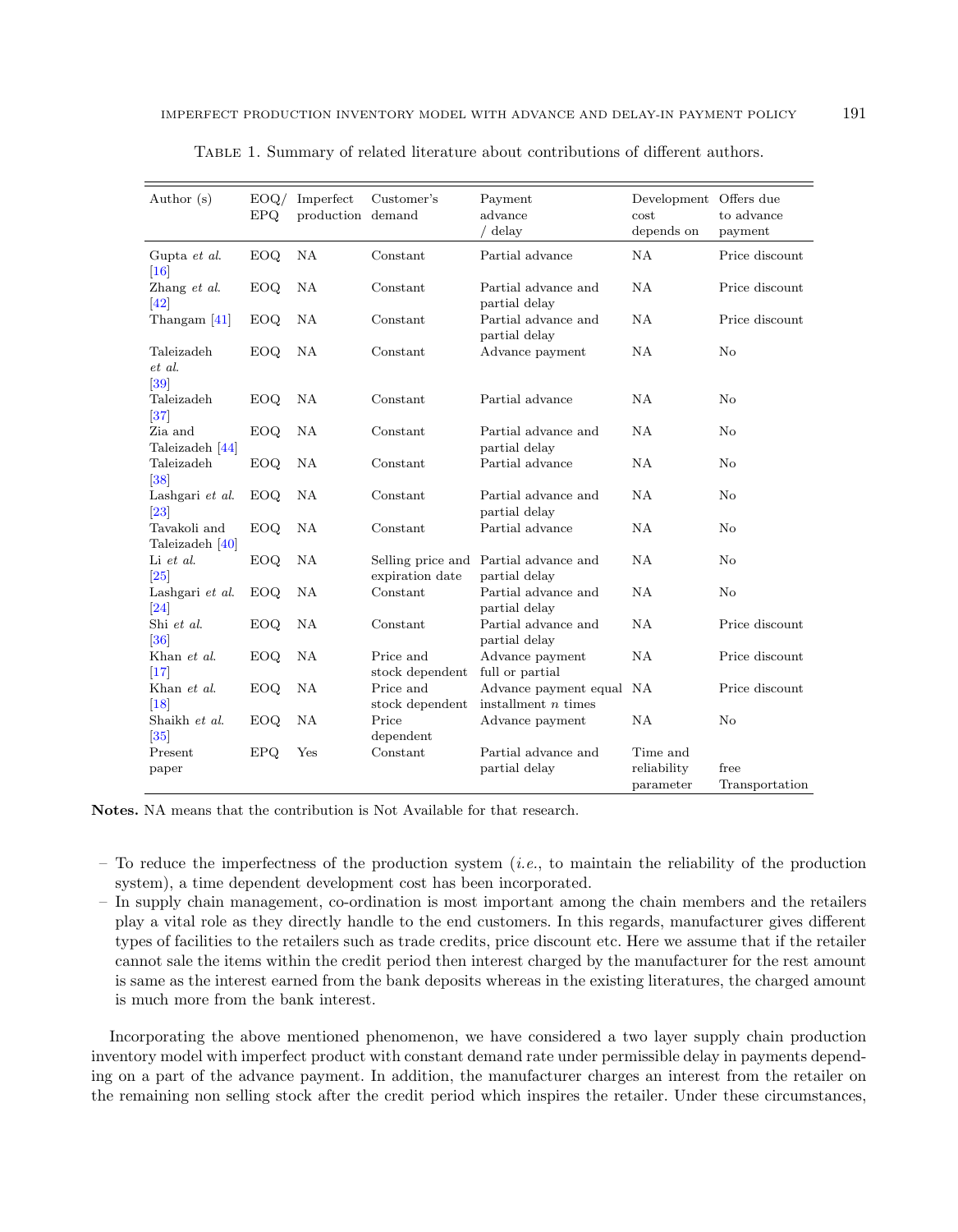an integrated profit function has been made to find (i) optimum number of production cycle (ii) optimum number of replenishment cycle (iii) optimum value of the reliability parameter of the production system (iv) optimum replenishment cycle time and (v) optimum replenishment quantity to achieve maximum integrated profit. Numerical examples incorporating with several managerial insights are also presented.

The paper is arranged as: In Section [2,](#page-3-0) assumptions and notations of the model are displayed. In Section [3,](#page-6-0) the proposed model is formulated and presented. In Section [4,](#page-12-0) solution methodology. In Section [5,](#page-14-0) the numerical illustration with sensitivity analysis and managerial insight in favor of the model has been given. Finally, the paper is concluded including the future research in Section [8.](#page-20-7)

# 2. ASSUMPTION AND NOTATION

<span id="page-3-0"></span>To develop the proposed integrated imperfect production inventory model with two layer supply chain, the following notations and assumptions have been used.

# 2.1. Notations

 $q_{mn}(t)$ : On hand inventory of perfect items for manufacturer at time  $t \geq 0$ .

- $q_{md}(t)$ : On hand inventory of imperfect items for manufacturer at time  $t \geq 0$ .
	- $q_r(t)$ : On hand inventory of perfect items for retailer at time  $t \geq 0$ .
		- T: Replenishment cycle time.
		- n: Number of replenishment cycle (decision variable).
		- r: Number of production cycle (decision variable) where  $r \leq n$ .
		- nT: Business period.
		- rT: Production time.
		- Q: Replenishment quantity for each cycle of length T.
		- $Q_0$ : Minimum quantity to replenish.
		- $\alpha Q$ : Advance payment quantity for each cycle of length T (where  $0 \leq \alpha < 1$ ).
		- $D_c$ : Constant demand rate of customer.
		- p: Constant production rate for manufacturer.
		- $A_r$ : Ordering cost for retailer.
	- $s_{mn}$ : Selling price of per unit perfect item from manufacturer to retailer.
	- $s_{md}$ : Selling price per unit defective item for manufacturer to retailer.
	- $s_r$ : Selling price of per unit perfect item from retailer to customer.
	- M: Credit period offered by the manufacturer.
	- $i_{dr}$ : Interest rate on the deposited amount by the retailer to the Bank.
	- $i_{mn}$ : Interest rate for opportunity loss due to the credit period offered by the manufacturer.
	- $i_{cm}$ : Interest rate charged by the manufacturer to retailer from the remaining stock from the time period M to T.
	- $c_{hr}$ : Holding cost per unit item per unit time for retailer.
	- $c_{hm}$ : Holding cost per unit item per unit time for manufacturer.
	- $c_{sm}$ : Screening cost per unit item for manufacturer.
	- $c_{tr}$ : Transportation cost per unit item charged by the manufacturer from retailer.
	- $c_{tu}$ : Manufacturer's transportation cost for the replenishment quantity  $Q_0$ .
	- θ: Reliability parameter of the manufacturing system (dependent decision variable) which belongs in  $[\theta_{\min}, \theta_{\max}].$
- $V(\theta, t)$ : Development cost at production time t for  $\theta$ .
	- A: The fixed cost like labor cost and energy cost which is independent of the reliability parameter  $(\theta)$ .
	- B: The cost of technology, resource and design complexity for production when  $\theta = \theta_{\text{max}}$  and  $t = (\tau + 1)$ .
	- k: The difficulties in increasing reliability of the manufacturing system.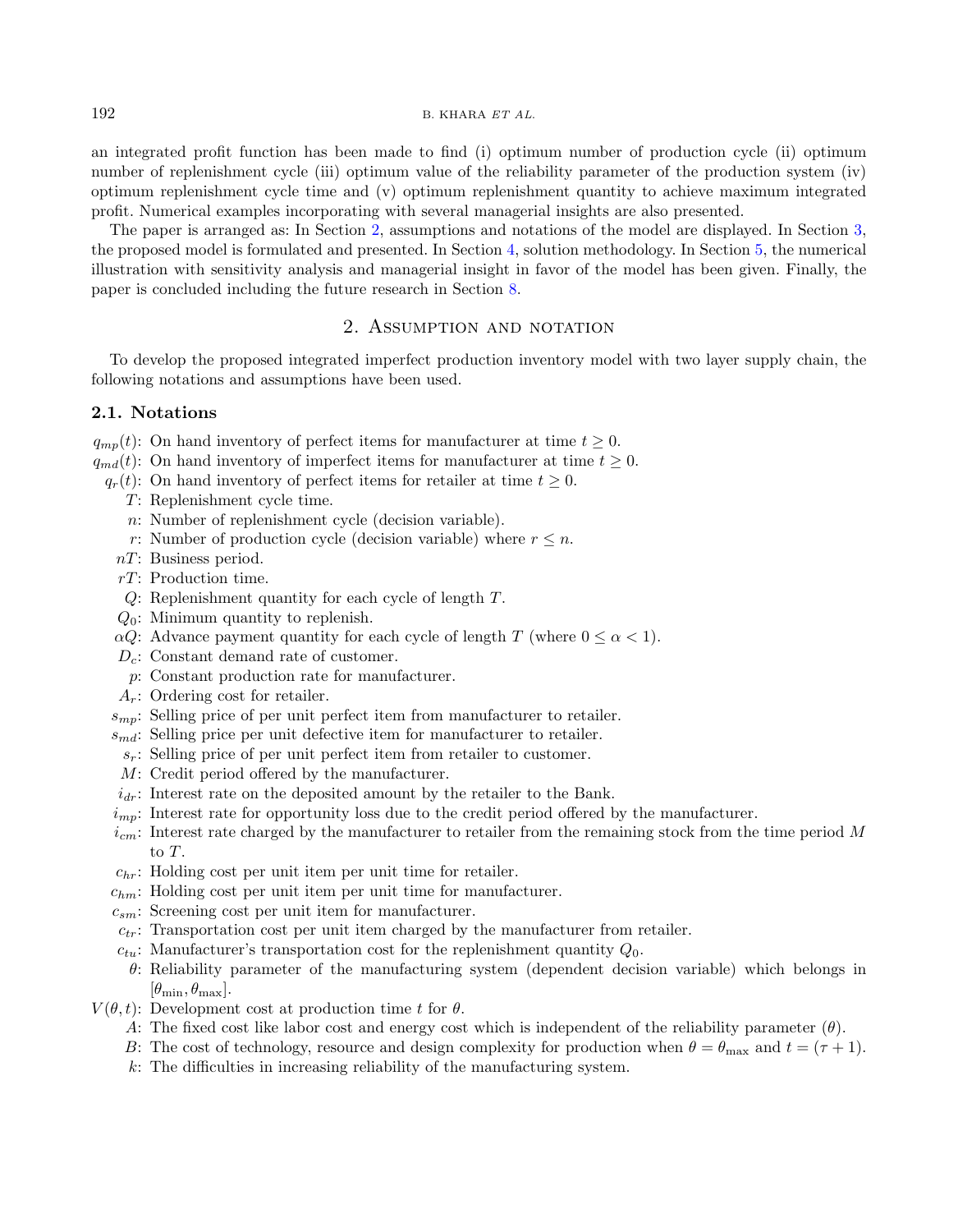- $C(\theta, t)$ : Unit production cost of the item.
	- δ: Variation constant of tool/die costs.
	- APR: Average profit for retailer.
- APM: Average profit for manufacturer.
- AIP: Average integrated profit.

### 2.2. Assumptions

- (i) The model is developed for a single item with single manufacturer and single retailer.
- (ii) Joint effect of manufacturer and retailer has been considered.
- (iii) The manufacturer produces at a constant rate of production  $p$  units per unit time to satisfy customer's constant demand  $D<sub>c</sub>$  units per unit time.
- (iv) Since, the production system produces a mixture of perfect and imperfect items due to the various factors involved in the production system, here screening process has been considered to identify whether a produced item is perfect or imperfect. Therefore, as soon as the production is started, the screening process is also started at the screening cost  $c_{sm}$  per unit item and it is continued upto the end of the production.
- (v) In connection with the advance payment, the manufacturer strategically establishes a policy "more advance payment prior to less time of replenishment but less advance payment prior to more time of replenishment". In this paper, it has been assumed that the manufacturer asks the retailer to pay  $\alpha$  part of the replenishment quantity Q in advance prior to  $(1 - \alpha)T$  time of replenishment and says to enjoy free transportation on  $\alpha Q$  quantity as well as credit period  $M = \alpha T$  on the remaining  $(1 - \alpha)Q$  quantity (see Fig. [1\)](#page-5-0).
- (vi) Manufacturer allows the opportunity to the retailer permissible delay in payment M.
- (vii) The credit period M offered by the manufacturer must be within the replenishment cycle T i.e.,  $(0 <$  $M \leq T$ ).
- (viii) The manufacturer charges an interest on the amount of the remaining stock at the rate of  $i_{cm}$  after the credit period M.
- (ix) Shortages are not allowed.
- (x) The replenishment is considered instantaneously.
- (xi) The reliability of the manufacturing system at time t has been considered as  $e^{-\theta t}$  where  $\theta$  be the reliability parameter of the manufacturing system defined as

 $\theta = \frac{\text{number of imperfect items}}{\left(\frac{1}{2}\right)^{1/2}}$ total number of items produced within an operating hour

which shows that reliability of the system increases as the value of  $\theta$  decreases.

- (xii) As p is assumed as the production rate and  $e^{-\theta t}$  is the reliability of the manufacturing system at any instant t so  $pe^{-\theta t}$  is the rate of producing perfect items at time t and  $p(1 - e^{-\theta t})$  is the rate of producing imperfect items at time t.
- (xiii) In this two layers supply chain production inventory model, the retailer only receives perfect items from manufacturer to satisfy his/her customer's demand.
- (xiv) Perfect quality items are ready for sale in exact price but imperfect items are sold with reduced price in a single lot at the end of production as a whole.
- $(xv)$  According to our assumption  $(xi)$ , it is clear that the reliability of production system decreases as time passes. So, it is needed to consider a development cost to maintain a fixed reliability of the production system during production process. Furthermore, to increase the reliability of the system, the development cost must be increased. Therefore, the development cost for production  $V(\theta, t)$  must be a function of time t and  $\theta$  which has been considered as follows:

$$
V(\theta, t) = A + Bte^{k\left(\frac{\theta_{\text{max}} - \theta}{\theta - \theta_{\text{min}}}\right)}
$$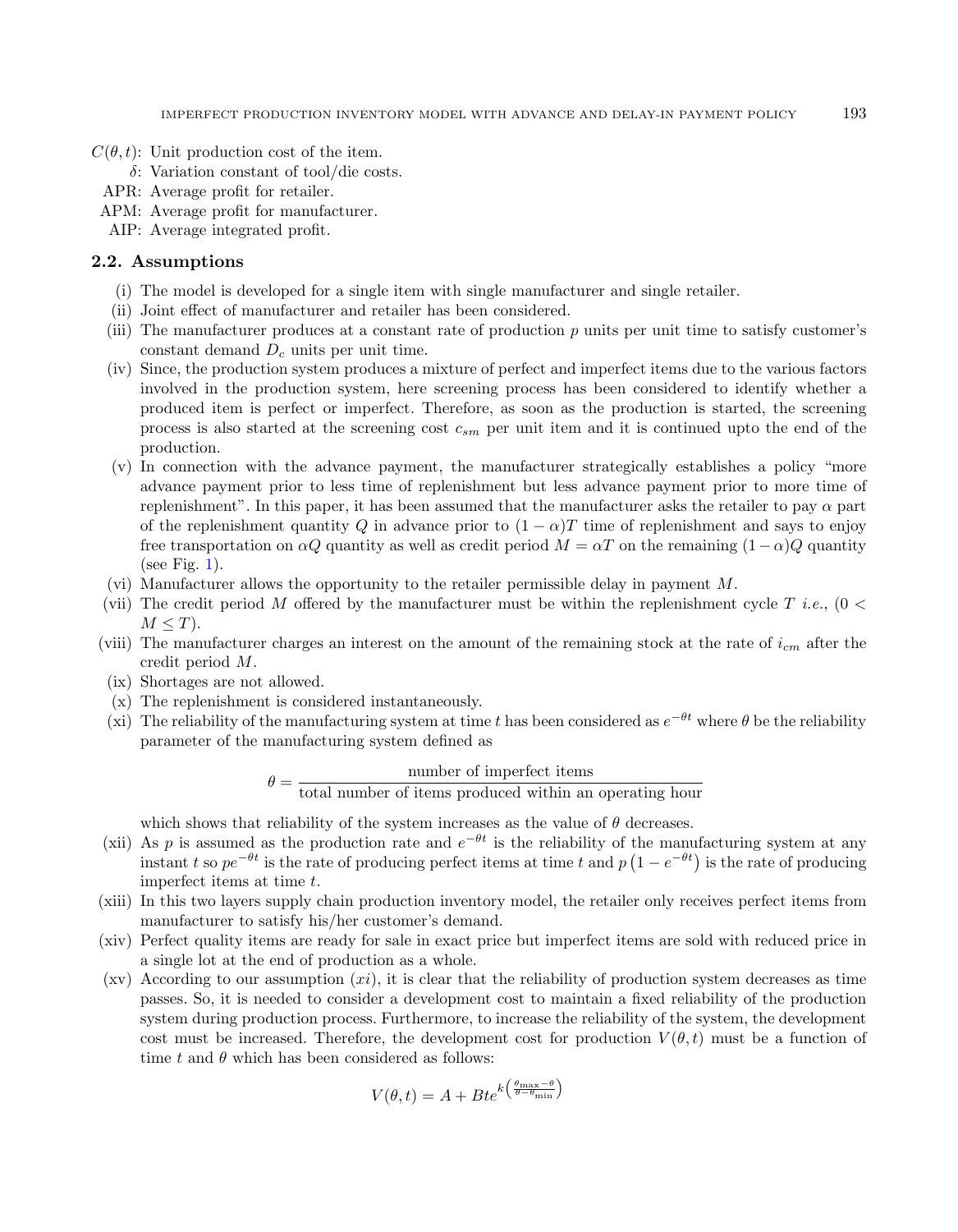<span id="page-5-0"></span>

Figure 1. Schematic diagram of the partial advance and the partial delay payment of Q.

<span id="page-5-1"></span>

Figure 2. Graphical representation of transportation cost verses replenishment quantity.

where A is a fixed cost like labor and energy which does not depend on  $\theta$ . B is the cost of technology, resource and design complexity for production when  $\theta = \theta_{\text{max}}$  and  $t = 1$ .

(xvi) To motivate the retailer, the manufacturer offers (a)  $\alpha$  part of the replenishment quantity Q to transport as free as well as (b) a credit period  $M = \alpha T$  on the remaining replenish quantity  $(1-\alpha)Q$  subject to the condition that the retailer must have (i) to replenish (order) a minimum  $Q_0$  quantity and (ii) to prepay  $\alpha$  part of the replenishment quantity Q prior to  $(1 - \alpha)T$  time of replenishment. In practice, it has been observed that the transportation cost per unit item decreases as transport quantity increases. For this reason, the transportation cost function  $C_{\text{TMR}}(Q)$  to transport Q quantity has been considered as an increasing function of the replenishment quantity Q but increasing rate is decreased as like as Khara et al. [\[21\]](#page-21-23) as given below.

$$
C_{\text{TMR}}(Q) = c_{tu} \{ 2 - e^{-\beta(Q - Q_0)} \}, Q > Q_0 \tag{2.1}
$$

where  $c_{tu}$  is the cost of transportation for  $Q_0$  quantity. The graphical representation of the transportation cost function  $C_{\text{TMR}}(Q)$  shown in Figure [2.](#page-5-1)

(xvii) Production survey reveals that the production cost depends not only on the material cost  $m_0$ , but also depends on the development cost  $V(\theta, t)$  and tool/die cost. So, the production cost  $C(\theta, t)$  per unit item must be a function of the following type:

$$
C(\theta, t) = m_0 + \frac{V(\theta, t)}{p} + \delta p
$$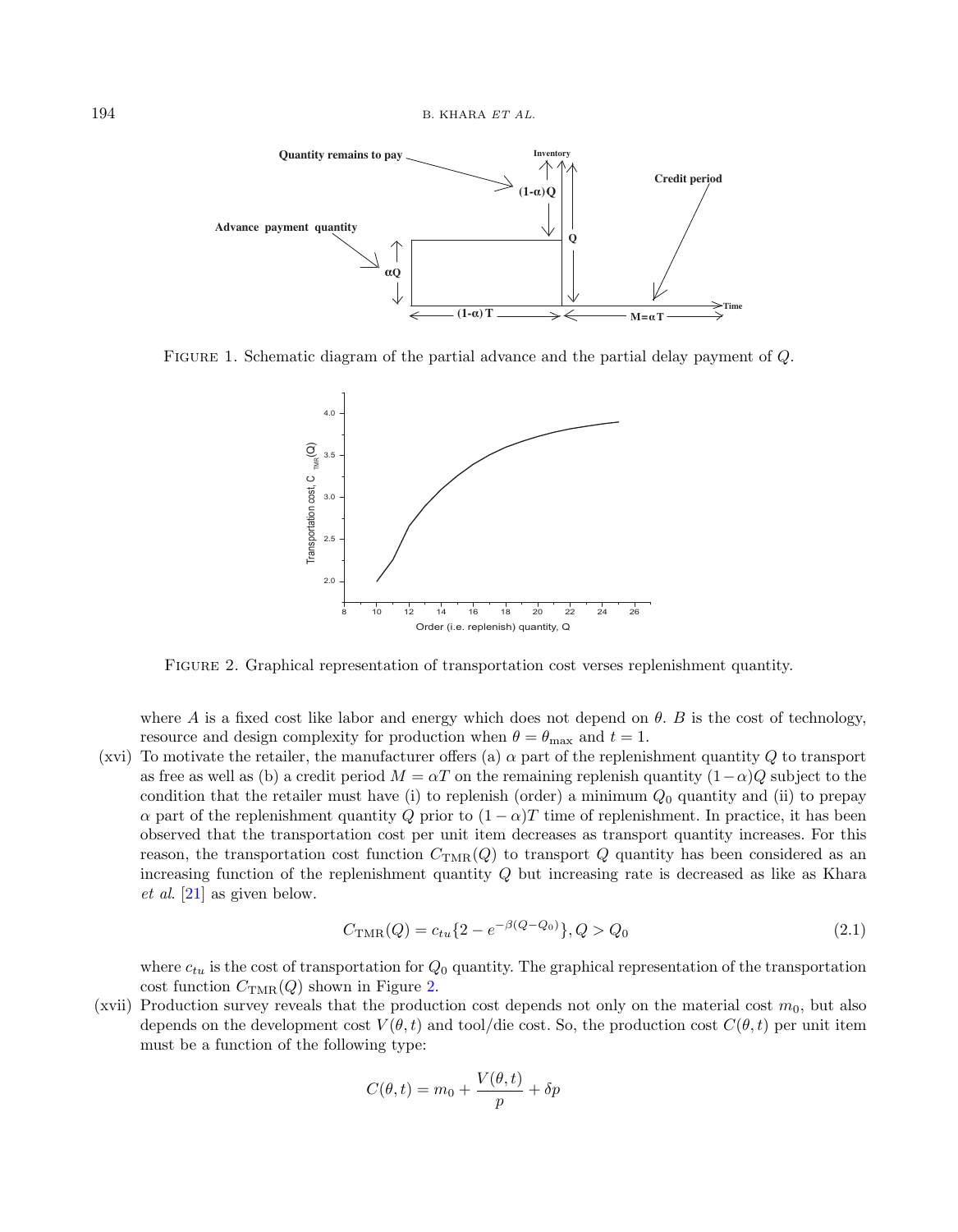where  $\delta$  be the proportional constant of tool or die cost which depends on the number of produced items  $p$ .

(xviii) To stimulate the retailer, manufacturer strategically offers the credit period  $M$  within the replenishment cycle T *i.e.*,  $(0 < M \leq T)$  as given by

$$
M = \alpha T \tag{2.2}
$$

where  $\alpha$  is the constant coefficient to increase the credit period.

<span id="page-6-0"></span>(xix) In this model, business period  $nT$  is fixed and is considered as one year (*i.e.*,  $nT = 1$ ).

# 3. Model formulation

In this two layer supply chain production inventory model, the manufacturer starts the production at time  $t = 0$  with constant rate of production p. In general, it has been observed that the manufacturing system produces a mixture of both perfect and imperfect items due to varieties of problem like labor, machinery, technology etc when it runs through long duration. Perfect items are ready for sale and the imperfect items are sold at reduced price at the end of the production in a single lot. These defective items can be reduced by improvement in technology with the application of the time dependent development cost  $V(\theta, t)$ . After the production time T the retailer first receives only the perfect quality items Q units from the manufacturer and with this stock the retailer satisfies its customer's demand  $D_c$  throughout the replenishment cycle T. Again, the retailer receives the same quantity Q units of perfect items after time T from the manufacturer and this is repeated till n cycle and at time  $(n+1)T$  the retailer finishes the stock. The Figure [3](#page-6-1) shows the characteristic of the integrated two layer supply chain production inventory model.

The governing differential equation of the inventory  $q_r(t)$  for retailer is given by

$$
\frac{\mathrm{d}q_r(t)}{\mathrm{d}t} = -D_c, \qquad 0 \le t \le T
$$

with boundary conditions  $q_r(0) = Q$  and  $q_r(T) = 0$ .

<span id="page-6-1"></span>

FIGURE 3. Logistic diagram of the inventory of the integrated production inventory model.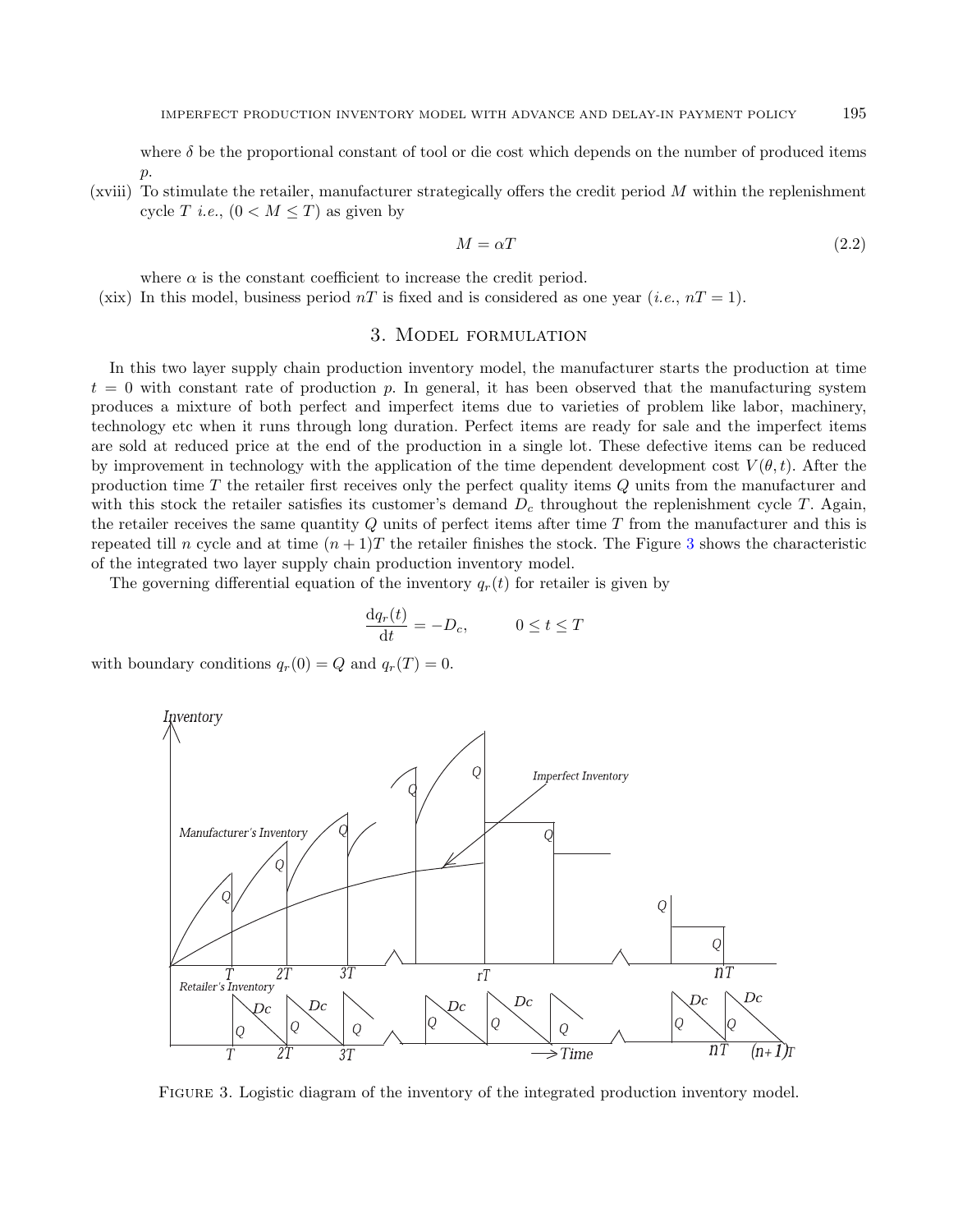#### $196$  B. KHARA ET AL.

Integrating the above differential equation using the boundary conditions, the inventory level  $q_r(t)$  for retailer at any instant  $t$  is as follows:

$$
q_r(t) = Q - D_c t, \qquad 0 \le t \le T.
$$

**Lemma 3.1.** The cycle time T, the replenishment quantity  $Q$  and the customer's demand are connected as  $Q = D_cT$ .

*Proof.* As retailer's inventory becomes zero at  $t = T$  according to our assumption, so  $q_r(T) = 0$  implies  $Q - D_cT = 0$  which gives  $Q = D_cT$ .

Average holding cost for retailer is given by

$$
\text{RAHC} = \frac{c_{hr}}{T} \int\limits_0^T q_r(t) \mathrm{d}t = \frac{c_{hr}}{T} \int\limits_0^T (Q - D_c t) \mathrm{d}t = c_{hr} \left( Q - \frac{D_c T}{2} \right) = c_{hr} \frac{Q}{2}.
$$

Average ordering cost for retailer is given by

$$
\text{RAOC} = \frac{A_r}{T}.
$$

Retailer's average revenue from selling is

$$
RAREV = \frac{s_r Q}{T}.
$$

Average interest earned from the Bank due to delay payment by the retailer is given by

RAIE = 
$$
\frac{s_r i_{dr}}{T} \int_{0}^{M} D_c(M-t) dt = \frac{s_r i_{dr}}{T} D_c(M^2 - \frac{M^2}{2}) = \frac{1}{2T} s_r i_{dr} D_c M^2.
$$

Manufacturer's average interest charged from retailer on the remaining stock after credit period given on the left quantity  $(1 - \alpha)Q$  after the advance payment quantity  $\alpha Q$  is

$$
MAIC = \frac{s_{mp}i_{cm}}{T} \int_{M}^{T} q_r(t)dt = \frac{s_{mp}i_{cm}}{T} \int_{M}^{T} \{(1 - \alpha)Q - D_c t\}dt
$$

$$
= \frac{1}{T} s_{mp}i_{cm}(T - M) \left\{ (1 - \alpha)Q - \frac{1}{2}D_c(T + M) \right\}.
$$
(3.1)

 $\Box$ 

<span id="page-7-1"></span>**Lemma 3.2.** The advance payment part  $\alpha$  of the replenishment quantity Q lies between 0 and  $\frac{1}{3}$  *i.e.*,  $0 < \alpha \leq \frac{1}{3}$ is the feasible region for  $\alpha$ .

Proof. Manufacturer's average interest charged from retailer on the remaining stock after credit period given on the left quantity  $(1 - \alpha)Q$  after the advance payment quantity  $\alpha Q$  is MAIC =  $\frac{1}{T} s_{mp} i_{cm} (T - M) \{(1 - \alpha)Q \frac{1}{2}D_c(T+M)$ } which implies

<span id="page-7-0"></span>
$$
\left\{ (1 - \alpha)Q - \frac{1}{2}D_c(T + M) \right\} \ge 0
$$
  
*i.e.*,  $(1 - \alpha)D_cT - \frac{1}{2}(T + \alpha T)D_c \ge 0$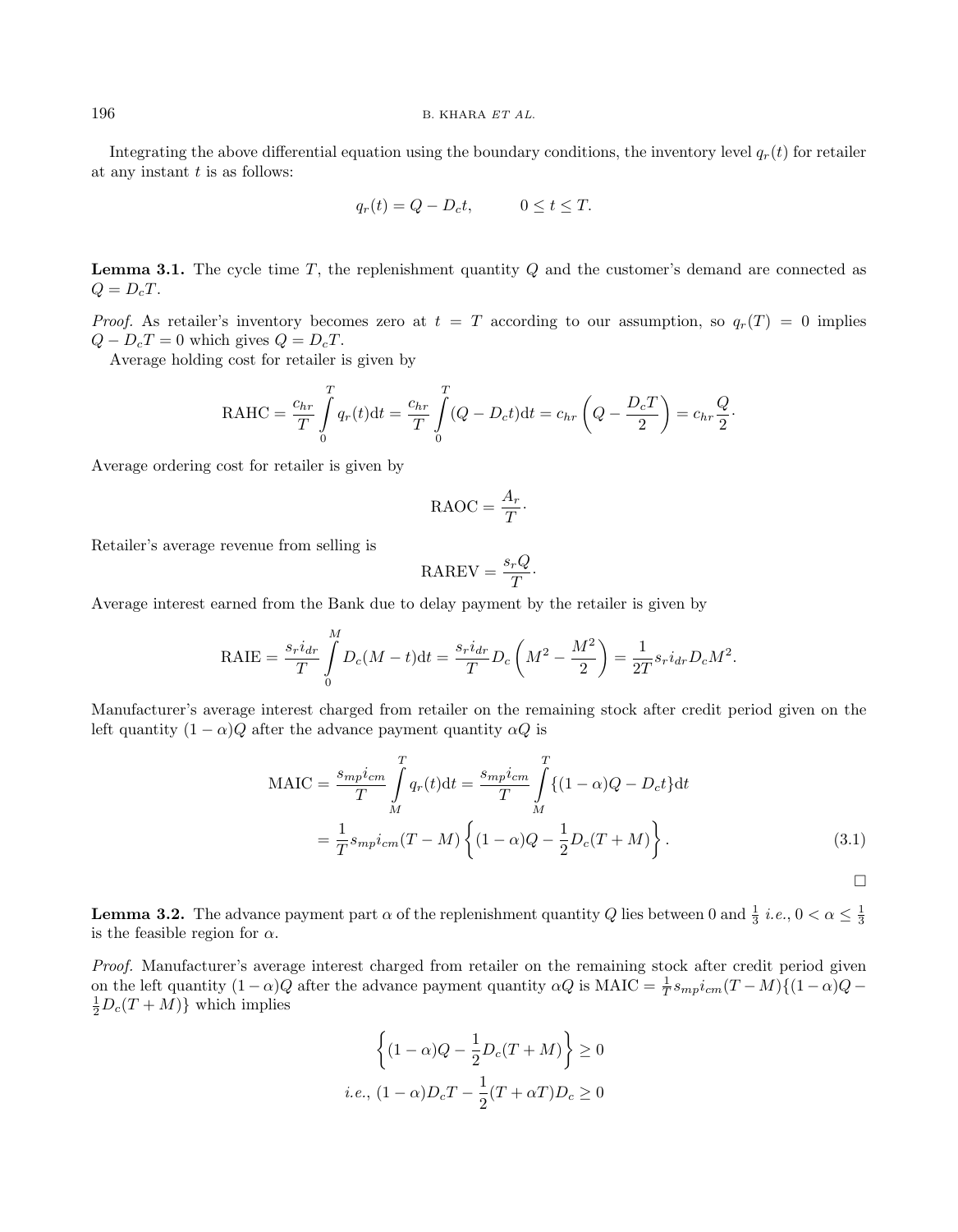i.e., 
$$
\frac{D_c T}{2} (2 - 2\alpha - 1 - \alpha) \ge 0
$$
  
i.e.,  $3\alpha \le 1$   
i.e.,  $\alpha \le \frac{1}{3}$ . (3.2)

.

Hence proved.

Retailer's average interest loss for advance payment amount  $\alpha Q$  prior  $(1 - \alpha)T$  time to replenishment is

$$
RAILAP = \frac{1}{T} i_{dr} s_{mp} \alpha Q (1 - \alpha) T.
$$

Average transportation cost on the remaining  $(1 - \alpha)Q$  quantity exempt from free transportation charged by the manufacturer from retailer is

$$
RATCM = \frac{1}{T}c_{tr}(1-\alpha)Q.
$$

Average purchasing cost for retailer is

$$
RAPC = \frac{1}{T} s_{mp} Q.
$$

Average profit for retailer (APR) is given by

<span id="page-8-1"></span>
$$
APR = RAREV + RAIE - RAPC - RAHC - MAIC - RAOC - RAILAP - RATCM
$$
  
= 
$$
\frac{1}{T} \left[ (s_r - s_{mp}) Q + \frac{1}{2} s_r i_{dr} D_c M^2 - c_{hr} T \frac{Q}{2} - s_{mp} i_{cm} (T - M) \left\{ (1 - \alpha) Q - \frac{1}{2} D_c (T + M) \right\} - A_r
$$
  
- 
$$
i_{dr} s_{mp} \alpha Q (1 - \alpha) T - c_{tr} (1 - \alpha) Q \right].
$$
 (3.3)

According to the assumption, the manufacturer starts the production at  $t = 0$  and stops production at the end of r cycles. As the production is continued till  $rT$  time, the inventory level is increased up-to  $rT$  time and the stock is decreased at the rate of Q units per replenishment cycle time T by the retailer and the stock is finished at the end of the time  $nT$  when the retailer receives the last replenishment Q units as presented in Figure [3.](#page-6-1)

<span id="page-8-0"></span>The governing differential equation of the inventory  $q_{mp}(t)$  for the manufacturer is given by

$$
\frac{\mathrm{d}q_{mp}(t)}{\mathrm{d}t} = pe^{-\theta t}, \qquad 0 \le t \le T
$$

with initial condition  $q_{mp}(0) = 0$ .

The inventory  $q_{mp}(t)$  of perfect items for manufacturer as in Figure [3](#page-6-1) is given by

$$
q_{mp}(t) = \begin{cases} \frac{p}{\theta} (1 - e^{-\theta t}) & \text{if } 0 \le t < T \\ \frac{p}{\theta} (1 - e^{-\theta t}) - iQ & \text{if } iT \le t < (i+1)T, i = 1, 2, \dots, (r-1) \\ \frac{p}{\theta} (1 - e^{-\theta r}) - jQ & \text{if } jT \le t < (j+1)T, j = r, (r+1), (r+2), \dots, n \end{cases}
$$

**Lemma 3.3.** The system reliability parameter  $\theta$ , the replenishment quantity  $Q$ , the cycle time T, number of production cycle r and number of replenishment cycle n are connected by the equation  $\frac{p}{\theta} (1 - e^{-\theta r}) = nQ$ .

*Proof.* According to the assumption the manufacturer's inventory for perfect items becomes zero at  $t = nT$ , so  $q_{mp}(nT) = 0$  implies  $\frac{p}{\theta}(1 - e^{-\theta r}) - nQ = 0$  which gives  $\frac{p}{\theta}(1 - e^{-\theta r}) = nQ$ .

**Lemma 3.4.** The system reliability parameter  $\theta$  is a function of the number of production cycle r and the number of replenishment cycle *n* connected by the equation  $\theta = \frac{2n^2}{m^2}$  $\frac{2n^2}{pr^2}\left(\frac{pr}{n}-D_c\right).$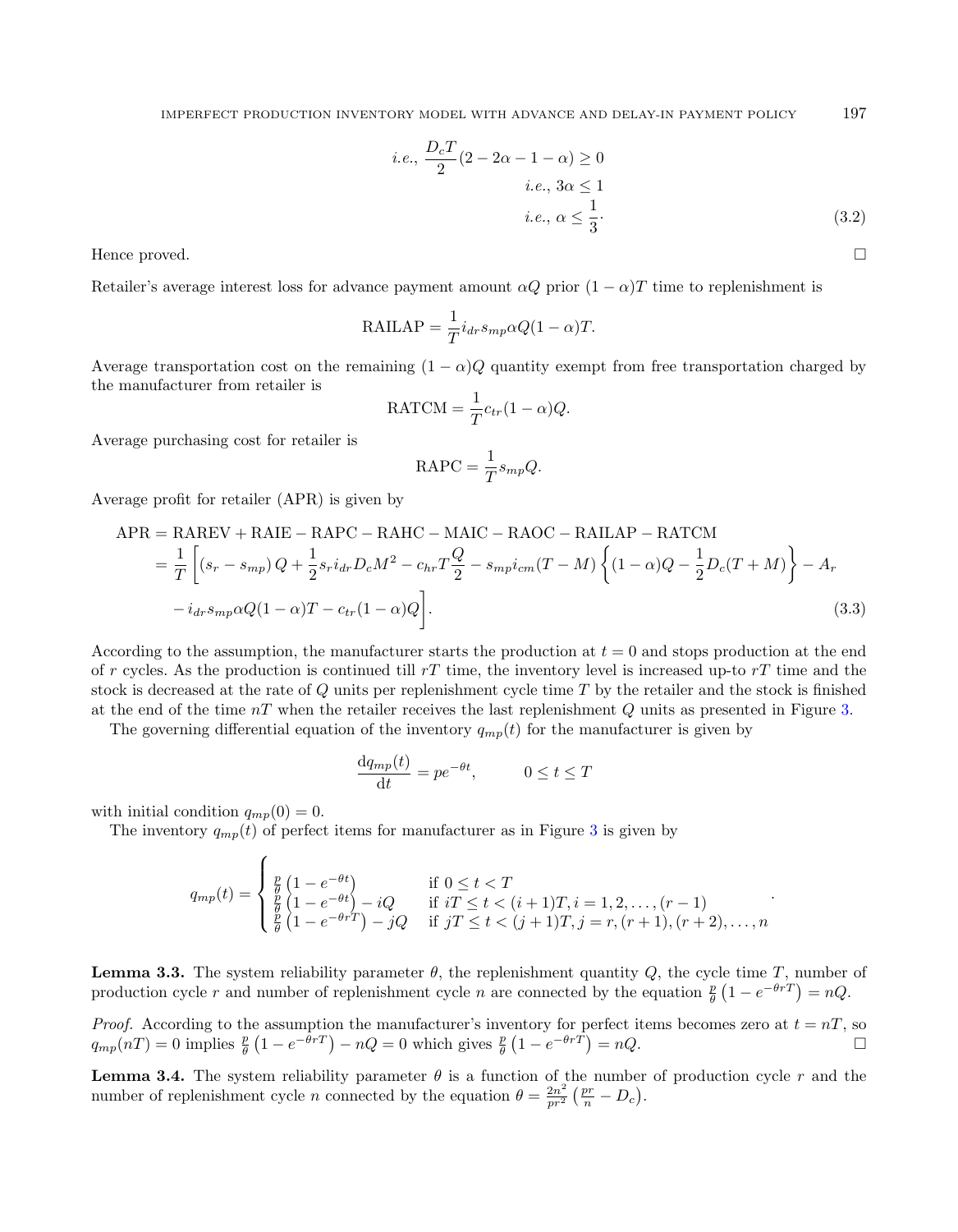*Proof.* According to Lemma [3.3,](#page-8-0) we have  $\frac{p}{\theta} (1 - e^{-\theta rT}) = nQ = nD_cT = D_c$ , as  $nT = 1$ . As  $r \le n, 0 < \theta < 1$ and  $nT = 1, rT < 1$  and so  $\theta^3 r^3 T^3 \ll 1$ . Therefore, neglecting cube and higher order of  $\theta rT$  we get as follows

$$
\frac{p}{\theta} \left\{ 1 - \left( 1 - rT\theta + \frac{r^2 T^2 \theta^2}{2} - \frac{r^3 T^3 \theta^3}{6} + \dots \right) \right\} = D_c
$$
\n*i.e., prT* -  $\frac{\theta pr^2 T^2}{2} = D_c$   
\n*i.e., \theta = \frac{2}{pr^2 T^2} (prT - D\_c)  
\n*i.e., \theta = \frac{2n^2}{pr^2} \left( \frac{pr}{n} - D\_c \right).* (3.4)*

Holding cost of perfect items for manufacturer is given by

$$
\text{MHCP} = c_{hm} \left[ \int_{0}^{T} \frac{p}{\theta} \left( 1 - e^{-\theta t} \right) dt + \sum_{1}^{r-1} \int_{iT}^{(i+1)T} \left\{ \frac{p}{\theta} \left( 1 - e^{-\theta t} \right) - iQ \right\} dt + \sum_{r}^{n} \int_{jT}^{(j+1)T} (nQ - jQ) dt \right]
$$
\n
$$
= c_{hm} \left\{ \frac{1}{\theta} r p T - \frac{1}{\theta} n Q + \frac{1}{2} Q T (n - r) (n - r + 1) - \frac{1}{2} Q T r (r - 1) \right\}
$$
\n
$$
= c_{hm} \left\{ \frac{1}{\theta} r p T - \frac{1}{\theta} n Q + \frac{1}{2} Q T n (n - 2r + 1) \right\}. \tag{3.5}
$$

Again, the differential equation of the inventory  $q_{md}(t)$  for the imperfect items for manufacturer is

$$
\frac{\mathrm{d}q_{md}(t)}{\mathrm{d}t} = p\left(1 - e^{-\theta t}\right), \qquad 0 \le t \le rT
$$

with initial condition  $q_{md}(0) = 0$ .

After solving the above differential equation using the initial condition, the stock level  $q_{md}(t)$  for the imperfect items at any instant  $t$  is

$$
q_{md}(t) = p\left\{t - \frac{1}{\theta}\left(1 - e^{-\theta t}\right)\right\}, \qquad 0 \le t \le rT.
$$

The holding cost for imperfect items for the manufacturer is given by

$$
\text{MHCD} = c_{hm} \int_{0}^{rT} q_{md}(t) dt = c_{hm} \int_{0}^{rT} p \left\{ t - \frac{1}{\theta} \left( 1 - e^{-\theta t} \right) \right\} dt
$$

$$
= c_{hm} p \left( \frac{1}{2} r^2 T^2 - \frac{1}{\theta} rT + \frac{1}{p\theta} nQ \right).
$$

Total production cost for manufacturer is as follows

$$
MPC = p \int_{0}^{rT} C(\theta, t) dt = p \int_{0}^{rT} \left\{ m_0 + \frac{V(\theta, t)}{p} + \delta p \right\} dt
$$
  
=  $p \int_{0}^{rT} m_0 dt + \int_{0}^{rT} \left\{ A + Bte^{k\left(\frac{\theta_{\text{max}} - \theta}{\theta - \theta_{\text{min}}}\right)} \right\} dt + \int_{0}^{rT} \delta p^2 dt$   
=  $\left\{ p m_0 + A + \delta p^2 \right\} rT + \frac{B}{2} r^2 T^2 e^{k\left(\frac{\theta_{\text{max}} - \theta}{\theta - \theta_{\text{min}}}\right)}.$  (3.6)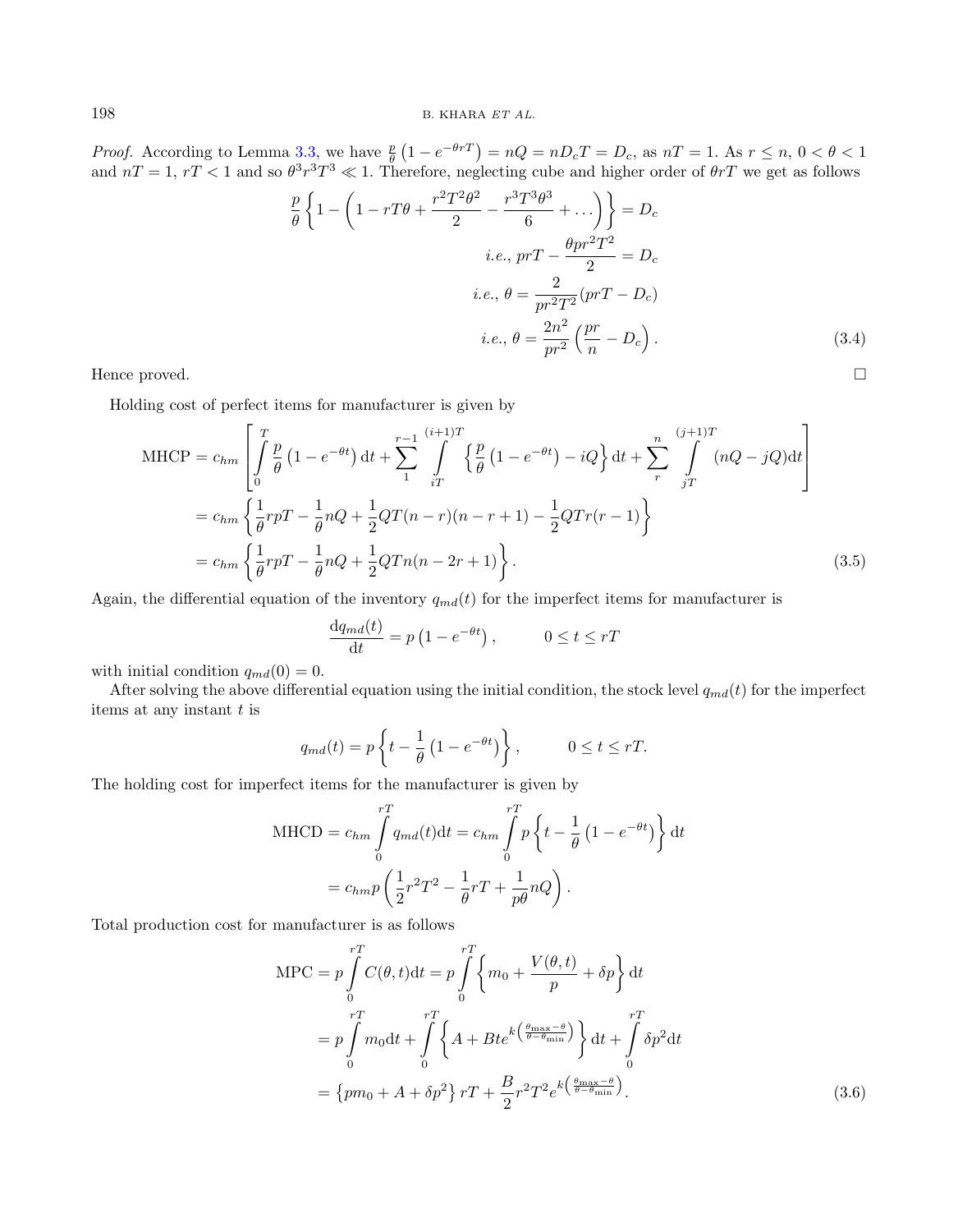The revenue from the sell of the perfect items for the manufacturer is obtained as

$$
\text{MREVP} = s_{mp} \int_{0}^{rT} p e^{-\theta t} dt = \frac{1}{\theta} p s_{mp} \left( 1 - e^{-\theta rT} \right) = s_{mp} nQ. \tag{3.7}
$$

The revenue from the sale of defective items for the manufacturer with reduced selling price  $s_{md}$  is given by

<span id="page-10-0"></span>
$$
\text{MREVD} = s_{md} \int_{0}^{rT} p\left(1 - e^{-\theta t}\right) dt = ps_{md} \left\{ rT - \frac{1}{\theta} \left(1 - e^{-\theta rT}\right) \right\} = s_{md}(prT - nQ). \tag{3.8}
$$

Manufacturer's opportunity loss for offering credit period is given by

$$
MOLDP = n i_{mp} s_{mp} M (1 - \alpha) Q.
$$

The total screening cost for the manufacturer to identify the items whether it is perfect or imperfect is given by

$$
MSCRC = c_{sm} \int_{0}^{rT} pdt = c_{sm} prT.
$$

Interest charged by the manufacturer to the retailer after the credit period M is

$$
MICR = n s_{mp} i_{cm} \int_{M}^{T} \{(1 - \alpha)Q - D_c t\} dt = n s_{mp} i_{cm} (T - M) \left\{ (1 - \alpha)Q - \frac{1}{2} D_c (T + M) \right\}.
$$
 (3.9)

Manufacturer's transportation cost is

$$
MTC = nC_{TMR}(Q) = nc_{tu} \left\{ 2 - e^{-\beta(Q - Q_0)} \right\}.
$$

Manufacturer's revenue from retailer to transport the remaining  $(1 - \alpha)Q$  quantity exempt from free is

$$
MREVTC = nc_{tr}(1-\alpha)Q.
$$

Interest earned by the manufacturer due to  $\alpha$  percent advance payment of the replenishment quantity  $Q$  prior to  $(1 - \alpha)T$  time of replenishment is

$$
MIEAP = ns_{mp}i_{em}\alpha Q(1-\alpha)T.
$$

Average profit for the manufacturer (APM) is given by

<span id="page-10-1"></span>
$$
APM = \frac{1}{nT} (MREVP + MREVD + MICR + MIEAP + MREVTC - MPC
$$
  
\n
$$
- MHCP - MHCD - MOLDP - MSCRC - MTC)
$$
  
\n
$$
= \frac{1}{nT} \left[ s_{mp}nQ + s_{md}(prT - nQ) + ns_{mp}i_{cm}(T - M) \left\{ (1 - \alpha)Q - \frac{1}{2}D_c(T + M) \right\} + ns_{mp}i_{em}\alpha Q(1 - \alpha)T + nc_{tr}(1 - \alpha)Q - \{pm_0 + A + \delta p^2\}T - \frac{B}{2}r^2T^2e^{k\left(\frac{\theta_{\text{max}} - \theta}{\theta - \theta_{\text{min}}}\right)} \right]
$$
  
\n
$$
- c_{hm} \left\{ \frac{1}{\theta}rpT - \frac{1}{\theta}nQ + \frac{1}{2}QTn(n - 2r + 1) \right\} - c_{hm}p\left(\frac{1}{2}r^2T^2 - \frac{1}{\theta}rT + \frac{1}{p\theta}nQ\right)
$$
  
\n
$$
- ni_{mp}s_{mp}M(1 - \alpha)Q - c_{sm}prT - nc_{tu}\left\{2 - e^{-\beta(Q - Q_0)}\right\} \right].
$$
 (3.10)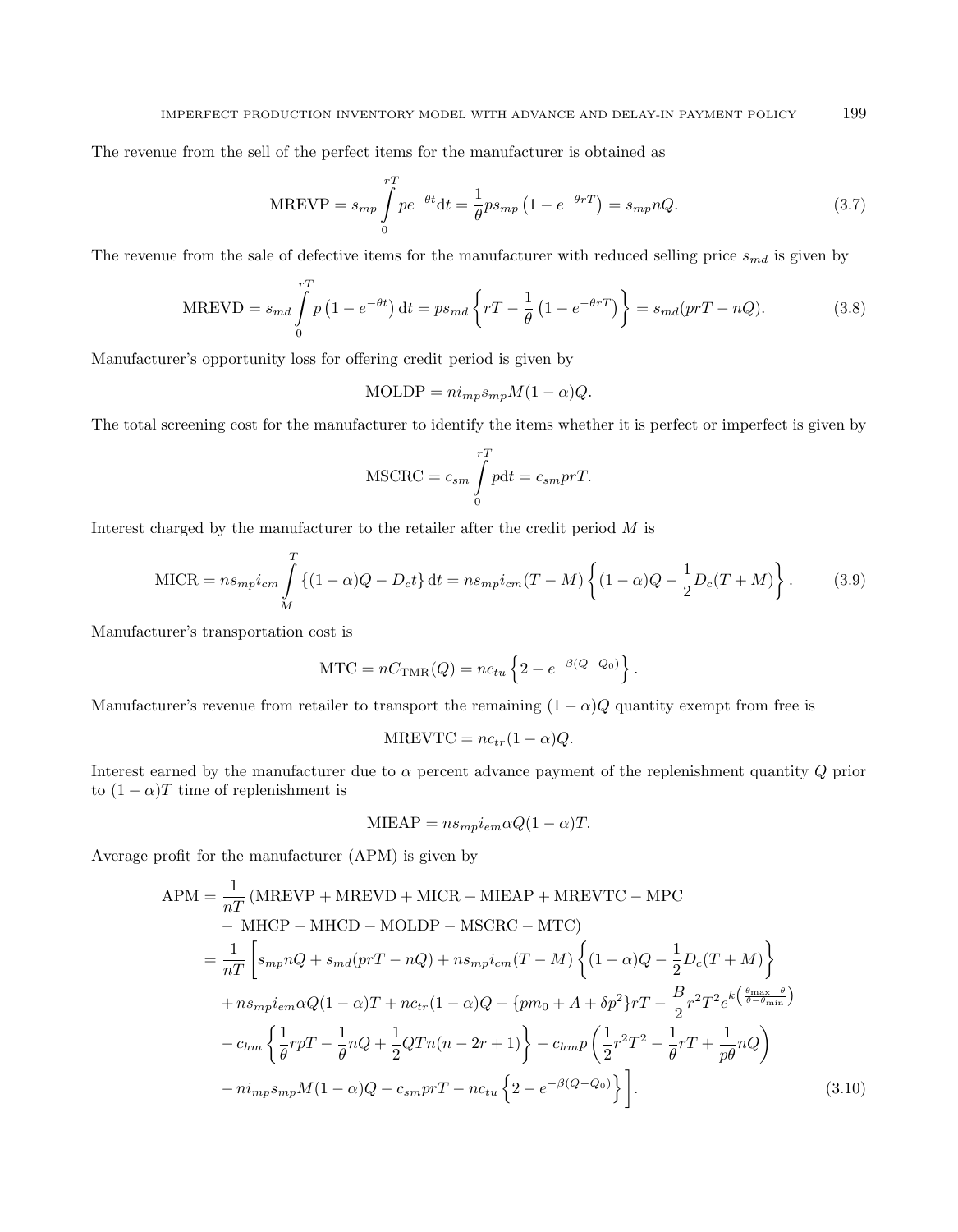Therefore, the average integrated profit  $\text{AIP}(n, r)$  is given by

$$
AIP = APR + APM = \frac{1}{T} \left[ (s_r - s_{mp})Q + \frac{1}{2} s_r i_{dr} D_c M^2 - c_{hr} T \frac{Q}{2} \right]
$$
  
\n
$$
- s_{mp} i_{cm} (T - M) \left\{ (1 - \alpha)Q - \frac{1}{2} D_c (T + M) \right\} - A_r - i_{dr} s_{mp} \alpha Q (1 - \alpha)T - c_{tr} (1 - \alpha)Q \right]
$$
  
\n
$$
+ \frac{1}{nT} \left[ s_{mp} nQ + s_{md} (prT - nQ) + n s_{mp} i_{cm} (T - M) \left\{ (1 - \alpha)Q - \frac{1}{2} D_c (T + M) \right\}
$$
  
\n
$$
+ n s_{mp} i_{em} \alpha Q (1 - \alpha)T + n c_{tr} (1 - \alpha)Q - \{pm_0 (1 - \alpha)Q + \alpha Q + \alpha Q \} T - \frac{B}{2} r^2 T^2 e^{k \left( \frac{\theta_{max} - \theta}{\theta - \theta_{min}} \right)}
$$
  
\n
$$
- c_{hm} \left\{ \frac{1}{\theta} rpT - \frac{1}{\theta} nQ + \frac{1}{2} Q T n (n - 2r + 1) \right\} - c_{hm} p \left( \frac{1}{2} r^2 T^2 - \frac{1}{\theta} r T + \frac{1}{p \theta} n Q \right)
$$
  
\n
$$
- n i_{mp} s_{mp} M (1 - \alpha)Q - c_{sm} prT - n c_{tu} \left\{ 2 - e^{-\beta (Q - Q_0)} \right\} \right].
$$
  
\n(3.11)

After substituting the values of  $Q = D_cT$  and  $T = 1/n$  in constraint equation  $\frac{p}{\theta}(1 - e^{-\theta T}) = nQ$  as in θ Lemma [3.3,](#page-8-0) it becomes  $\frac{p}{\theta}\left(1-e^{-\frac{\theta r}{n}}\right) = D_c$  which is an equation containing three variables r, n and  $\theta$ . So, the average integrated profit AIP has been expressed as a function of  $3 - 1 = 2$  independent variables r and n as follows

<span id="page-11-0"></span>
$$
\text{AIP}(r,n) = \left(s_r - s_{md} - \frac{1}{2}c_{hm}\right)D_c + \frac{1}{2n}D_c\left\{s_r i_{dr}\alpha^2 - c_{hr} - c_{hm} - 2s_{mp}i_{mp}\alpha(1-\alpha)\right\}
$$

$$
-nA_r - nc_{tu}\left\{2 - e^{-\beta\left(\frac{D_c}{n} - Q_0\right)}\right\} + \frac{r}{n}\left(s_{md}p + c_{hm}D_c - pm_0 - A - \delta p^2 - c_{sm}p\right)
$$

$$
-\frac{1}{2}c_{hm}p\frac{r^2}{n^2} - \frac{Br^2}{2n^2}e^{k\left(\frac{\theta_{\text{max}} - \theta}{\theta - \theta_{\text{min}}}\right)}
$$

$$
i.e., \text{AIP}(r,n) = H + \frac{1}{n}G - nA_r - nc_{tu}\left\{2 - e^{-\beta\left(\frac{D_c}{n} - Q_0\right)}\right\} + \frac{r}{n}L
$$

$$
-\frac{1}{2}c_{hm}p\frac{r^2}{n^2} - \frac{Br^2}{2n^2}e^{k\left(\frac{\theta_{\text{max}} - \theta}{\theta - \theta_{\text{min}}}\right)}\tag{3.12}
$$

where  $H = (s_r - s_{md} - \frac{1}{2}c_{hm})D_c$ ,  $G = \frac{1}{2}D_c\{s_r i_{dr}\alpha^2 - c_{hr} - c_{hm} - 2s_{mp}i_{mp}\alpha(1-\alpha)\}\$  and  $L = s_{md}p + c_{hm}D_c - c_{hm}$  $pm_0 - A - \delta p^2 - c_{sm}p.$ 

Considering the continuities of  $r$  and  $n$ , the following first and second order derivatives of the average integrated profit function  $\text{AIP}(r, n)$  have been computed as follow.

$$
\frac{\partial}{\partial r} \left\{ \text{AIP}(r,n) \right\} = \frac{L}{n} - \frac{1}{n^2} c_{hm} pr - \frac{1}{n^2} B r e^{k \left( \frac{\theta_{\text{max}} - \theta}{\theta - \theta_{\text{min}}} \right)} + \frac{B k r^2}{2 n^2} \frac{(\theta_{\text{max}} - \theta_{\text{min}})}{(\theta - \theta_{\text{min}})^2} \frac{\partial \theta}{\partial r} e^{k \left( \frac{\theta_{\text{max}} - \theta}{\theta - \theta_{\text{min}}} \right)}
$$
\n
$$
= \frac{L}{n} - \frac{1}{n^2} c_{hm} pr - \frac{B r}{n^2} \left\{ 1 - \frac{k r}{2} \frac{(\theta_{\text{max}} - \theta_{\text{min}})}{(\theta - \theta_{\text{min}})^2} \frac{\partial \theta}{\partial r} \right\} e^{k \left( \frac{\theta_{\text{max}} - \theta}{\theta - \theta_{\text{min}}} \right)} = \phi(r, n), \text{ say} \quad (3.13)
$$
\n
$$
\frac{\partial^2}{\partial r^2} \left\{ \text{AIP}(r, n) \right\} = -\frac{1}{n^2} c_{hm} p - \frac{B}{n^2} e^{k \left( \frac{\theta_{\text{max}} - \theta}{\theta_{\text{min}}} \right)} + \frac{B k}{2 n^2} \frac{(\theta_{\text{max}} - \theta_{\text{min}})}{(\theta - \theta_{\text{min}})^2} \left\{ 4 r \frac{\partial \theta}{\partial r} - \frac{2 r^2}{(\theta - \theta_{\text{min}})} \left( \frac{\partial \theta}{\partial r} \right)^2 \right\}
$$
\n
$$
- k r^2 \frac{(\theta_{\text{max}} - \theta_{\text{min}})}{(\theta - \theta_{\text{min}})^2} \left( \frac{\partial \theta}{\partial r} \right)^2 + r^2 \frac{\partial^2 \theta}{\partial r^2} e^{k \left( \frac{\theta_{\text{max}} - \theta}{\theta_{\text{min}}} \right)} \quad (3.14)
$$
\n
$$
\frac{\partial}{\partial n} \left\{ \text{AIP}(r, n) \right\} = -\frac{G}{n^2} - A_r - c_{tu} \left\{ 2 - e^{-\beta \left( \frac{D_c}{n}
$$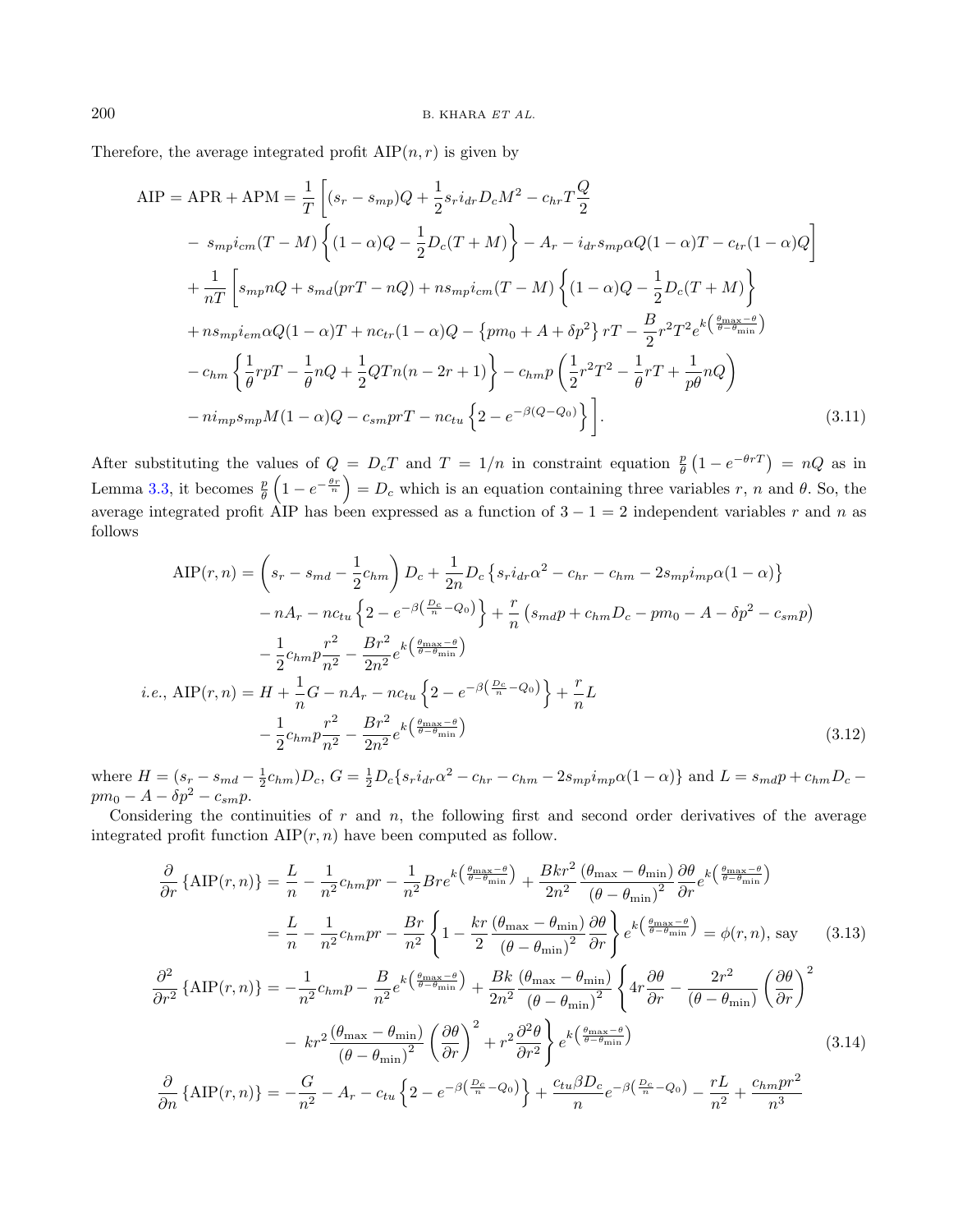IMPERFECT PRODUCTION INVENTORY MODEL WITH ADVANCE AND DELAY-IN PAYMENT POLICY 201

$$
+\frac{Br^2}{n^3}e^{k\left(\frac{\theta_{\max}-\theta}{\theta-\theta_{\min}}\right)} + \frac{Bkr^2}{2n^2}\frac{(\theta_{\max}-\theta_{\min})}{(\theta-\theta_{\min})^2}\frac{\partial\theta}{\partial n}e^{k\left(\frac{\theta_{\max}-\theta}{\theta-\theta_{\min}}\right)} = \psi(r,n), \text{ say} \tag{3.15}
$$

$$
\frac{\partial^2}{\partial n^2} \left\{ \text{AIP}(r,n) \right\} = \frac{2G}{n^3} + \frac{c_{tu}\beta^2 D_c^2}{n^3} e^{-\beta \left(\frac{D_c}{n} - Q_0\right)} + \frac{2rL}{n^3} - \frac{3c_{hm}pr^2}{n^4} - \frac{3Br^2}{n^4} e^{k\left(\frac{\theta_{\text{max}} - \theta}{\theta_{\text{min}}}\right)} - \frac{Bkr^2}{2} \frac{(\theta_{\text{max}} - \theta_{\text{min}})}{(\theta - \theta_{\text{min}})^2} \left\{ \frac{2}{n^2 (\theta - \theta_{\text{min}})} \left(\frac{\partial \theta}{\partial n}\right)^2 + \frac{4}{n^3} \frac{\partial \theta}{\partial n} + \frac{k}{n^2} \frac{(\theta_{\text{max}} - \theta_{\text{min}})}{(\theta - \theta_{\text{min}})^2} \left(\frac{\partial \theta}{\partial n}\right)^2 - \frac{1}{n^2} \frac{\partial^2 \theta}{\partial n^2} \right\} e^{k\left(\frac{\theta_{\text{max}} - \theta}{\theta_{\text{min}}}\right)} \tag{3.16}
$$

$$
\frac{\partial^2}{\partial r \partial n} \left\{ \text{AIP}(r,n) \right\} = -\frac{L}{n^2} + \frac{2c_{hm}pr}{n^3} + \frac{Br}{n^3} \left\{ 2 - kr \frac{\left(\theta_{\text{max}} - \theta_{\text{min}}\right)}{\left(\theta - \theta_{\text{min}}\right)^2} \frac{\partial \theta}{\partial r} \right\} e^{k\left(\frac{\theta_{\text{max}} - \theta}{\theta - \theta_{\text{min}}}\right)} \n+ \frac{Bkr}{2n^2} \frac{\left(\theta_{\text{max}} - \theta_{\text{min}}\right)}{\left(\theta - \theta_{\text{min}}\right)^2} \left\{ 2 \frac{\partial \theta}{\partial n} - \frac{2r}{\left(\theta - \theta_{\text{min}}\right)} \frac{\partial \theta}{\partial r} \frac{\partial \theta}{\partial n} \right. \n- kr \frac{\left(\theta_{\text{max}} - \theta_{\text{min}}\right)}{\left(\theta - \theta_{\text{min}}\right)^2} \frac{\partial \theta}{\partial r} \frac{\partial \theta}{\partial n} + r \frac{\partial^2 \theta}{\partial r \partial n} \left\} e^{k\left(\frac{\theta_{\text{max}} - \theta}{\theta - \theta_{\text{min}}}\right)} \tag{3.17}
$$

<span id="page-12-1"></span>
$$
\frac{\partial^2}{\partial n \partial r} \left\{ \text{AIP}(r,n) \right\} = -\frac{L}{n^2} + \frac{2c_{hm}pr}{n^3} + \frac{Br}{n^2} \left\{ \frac{2}{n} + k \frac{\left(\theta_{\text{max}} - \theta_{\text{min}}\right)}{\left(\theta - \theta_{\text{min}}\right)^2} \frac{\partial \theta}{\partial n} \right\} e^{k \left(\frac{\theta_{\text{max}} - \theta}{\theta_{\text{min}} - \theta_{\text{min}}}\right)} - \frac{Bkr^2}{2n^2} \frac{\left(\theta_{\text{max}} - \theta_{\text{min}}\right)}{\left(\theta - \theta_{\text{min}}\right)^2} \left\{ \frac{2}{n} \frac{\partial \theta}{\partial r} + \frac{2}{\left(\theta - \theta_{\text{min}}\right)} \frac{\partial \theta}{\partial r} \frac{\partial \theta}{\partial n} + \frac{2}{n^2} \frac{\partial \theta}{\partial n} \frac{\partial \theta}{\partial n} \right\} e^{k \left(\frac{\theta_{\text{max}} - \theta}{\theta_{\text{min}} - \theta_{\text{min}}}\right)} \tag{3.18}
$$

where  $\frac{\partial \theta}{\partial r}$  =  $\frac{\theta e^{-\frac{\theta r}{n}}}{n D_c - r c^2}$  $\frac{\theta e^{-\frac{\theta r}{n}}}{\frac{nD_c}{p}-re^{-\frac{\theta r}{n}}}, \frac{\partial^2 \theta}{\partial r^2} = \frac{1}{\left(\frac{nD_c}{p}-re^{-\frac{\theta r}{n}}\right)^2}\left[\frac{nD_c}{p}\left\{\left(1-\frac{\theta r}{n}\right)\frac{\partial \theta}{\partial r}-\frac{\theta^2}{n}\right\}$  $\left\{ \frac{\theta^2}{n} \right\} - \left( r \frac{\partial \theta}{\partial r} - \theta \right) e^{- \frac{\theta r}{n}} \right] e^{- \frac{\theta r}{n}}, \ \ \frac{\partial \theta}{\partial n} \ \ =$  $\frac{1}{\frac{r}{n}e^{-\frac{\theta r}{n}}-\frac{D_c}{p}}$  $\left\{\frac{\theta r}{n^2}e^{-\frac{\theta r}{n}}\right\},\quad \frac{\partial^2 \theta}{\partial n^2} = \frac{1}{\left(\frac{r}{n}e^{-\frac{\theta r}{n}}-\frac{D_c}{p}\right)}$  $\frac{1}{\sqrt{2}}\left[\left(\frac{\partial\theta}{\partial n}-\frac{\theta}{n}\right)\frac{r^2}{n^3}e^{-\frac{\theta r}{n}}-\frac{D_c}{p}\left\{\left(1-\frac{\theta r}{n}\right)\frac{r}{n^2}\frac{\partial\theta}{\partial n}-\left(2-\frac{\theta r}{n}\right)\frac{\theta r}{n^3}\right\}\right]e^{-\frac{\theta r}{n}},$  $rac{\partial^2 \theta}{\partial n \partial r}$  =  $\frac{1}{\left(\frac{nD_c}{p} - re^{-\frac{\theta r}{n}}\right)^2} \left[\frac{nD_c}{p}\left\{\left(1 - \frac{\theta r}{n}\right)\frac{\partial \theta}{\partial n} + \frac{\theta^2 r}{n^2}\right\} - r\frac{\partial \theta}{\partial n}e^{-\frac{\theta r}{n}} - \frac{\theta D_c}{p}\right]e^{-\frac{\theta r}{n}}$  and  $\frac{\partial^2 \theta}{\partial r \partial n}$  =  $\frac{1}{\sqrt{1-\frac{1}{2}}}$  $re^{-\frac{\theta r}{n}} - \frac{nD_c}{p}$  $\frac{r^2}{\sqrt{2}}$  $\frac{r^2}{n} \frac{\partial \theta}{\partial r} e^{-\frac{\theta r}{n}} - \frac{nD_c}{p} \left(1 - \frac{\theta r}{n}\right) \left(\frac{\theta}{n} + \frac{r}{n} \frac{\partial \theta}{\partial r}\right) e^{-\frac{\theta r}{n}}$  are obtained from the equation  $\frac{p}{\theta} \left(1 - e^{-\frac{\theta r}{n}}\right) = D_c$ 

by considering  $\theta$  is a function of r and n.

**Proposition 3.5.** If  $(r^*, n^*)$  be the positive root of the system of equations  $\phi(r,n) = 0$  and  $\psi(r,n) = 0$ , then it be the optimum solution provided that (i) both  $\frac{\partial^2}{\partial r^2} {\text{AIP}(r,n)}$  and  $\frac{\partial^2}{\partial n^2} {\text{AIP}(r,n)}$  are negative and (ii)  $\frac{\partial^2}{\partial r^2} {\text{AIP}(r,n)} \frac{\partial^2}{\partial n^2} {\text{AIP}(r,n)} \frac{\partial^2}{\partial n \partial r} {\text{AIP}(r,n)}^2 > 0$ .

# 4. Solution methodology

<span id="page-12-0"></span>In this section, to obtain the optimum profit of  $\text{AIP}(r, n)$  a solution procedure has been introduced. As, the independent variables  $r$  and  $n$  are integer, so it is not possible to optimize directly. In this case, the following steps have been adopted:

- (i) The decision variables  $r$  and  $n$  have been considered as continuous.
- (ii) After that the Solution methodology 1 has been adopted to optimize  $\text{AIP}(r, n)$ .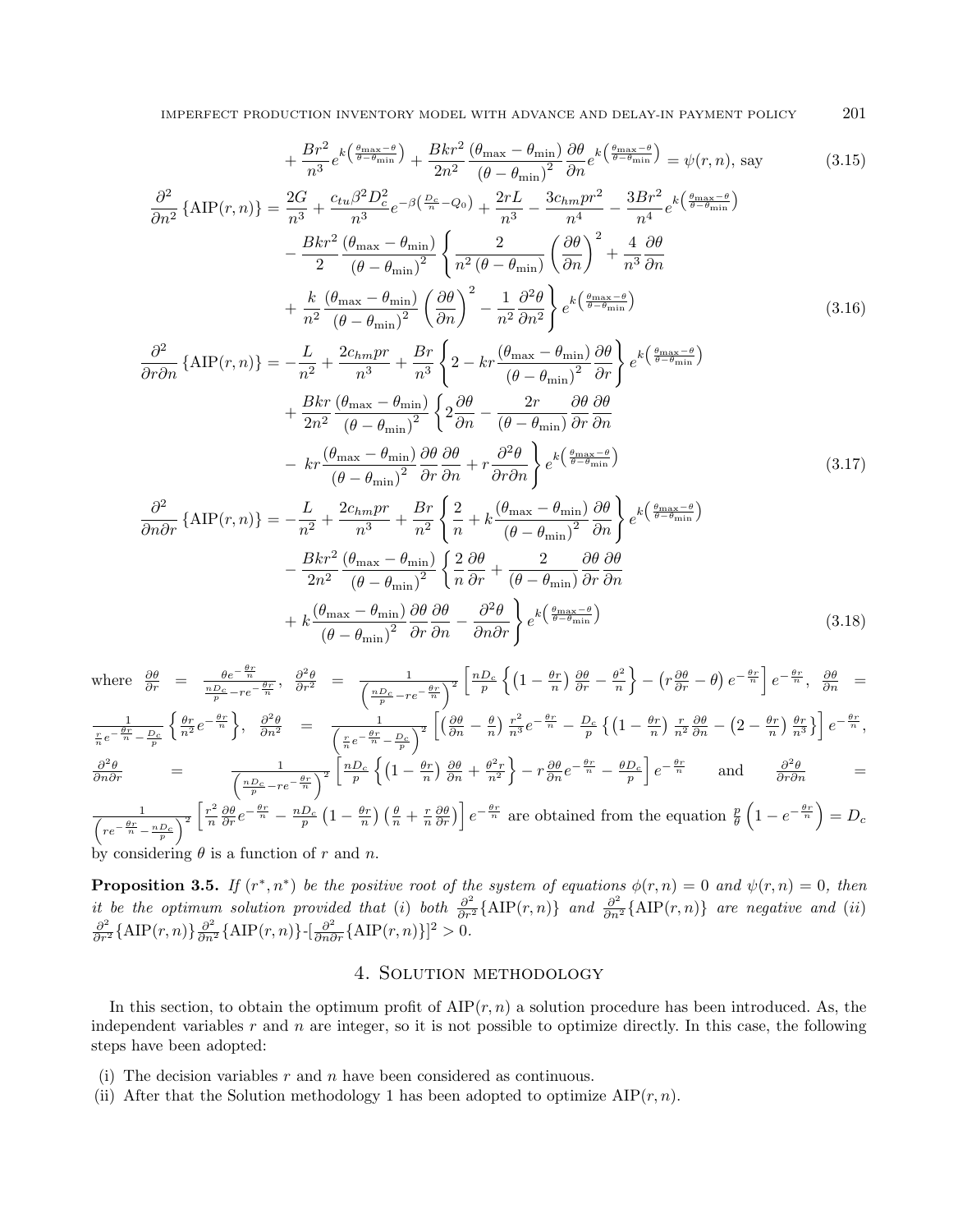(iii) If the solutions obtained in step (ii) are integers, then that solutions are treated as optimum integer solutions and we evaluate associated average integrated profit  $\text{AIP}^*(r^*, n^*)$ . Otherwise, if any one or both of  $r^*$  and n <sup>∗</sup> are not integers, the branch and bound technique has been used to obtain optimum integer solutions of this proposed model by Solution methodology 2.

#### 4.1. Solution methodology 1: To find the solution of r and n as real number

It is observed from equation [\(3.12\)](#page-11-0) that the average integrated profit  $\text{AIP}(r, n)$  is highly non-linear. Hence to obtain the optimal solution the following algorithms have been developed.

Algorithm 4.1. For any particular value of u, say  $u = u_0$ , the value of v can be found from the equation  $\varphi(u, v) = 0$  as follows:

Step 1: For  $u = u_0$ , compute  $\varphi(u_0, v) = 0$ .

Step 2: Choose  $v_1$  and  $v_2$  in such a way that  $\varphi(u_0, v_1)\varphi(u_0, v_2) < 0$ . Then according to Roll's theorem there must exist at least a root of  $\varphi(u_0, v) = 0$ , lies between  $v_1$  and  $v_2$ .

Step 3: Compute the midpoint  $\xi$  of the interval  $(v_1, v_2)$ , *i.e.*,  $\xi = \frac{(v_1 + v_2)}{2}$ .

Step 4: Compute the signs of  $\varphi(u_0, v_1), \varphi(u_0, \xi),$  and  $\varphi(u_0, v_2)$ .

Step 5: If  $\varphi(u_0, v_1)\varphi(u_0, \xi) < 0$ , then there must exist a root of  $\varphi(u_0, v) = 0$  lies between  $v_1$  and  $\xi$ . Then replace  $\xi$  by  $v_2$ . Otherwise, a root of  $\varphi(u_0, v) = 0$  lies between  $\xi$  and  $v_2$ , then replace  $\xi$  by  $v_1$ .

Step 6: Repeat steps 3 through 5 until  $|v_1 - v_2| < 10^{-\epsilon}$  where  $\varepsilon$  is a tolerance limit.

Step 7: Then the root of 
$$
\varphi(u_0, v) = 0
$$
 is  $\xi$  such that  $\xi = \frac{(v_1 + v_2)}{2}$ .

**Algorithm 4.2.** As the equations  $\phi(r,n) = 0$  and  $\psi(r,n) = 0$  are highly non-linear, it is very difficult to obtain the general explicit solution. So, to obtain the average integrated profit  $\text{AIP}(r, n)$  of the proposed model following steps have been computed. Here,  $r^*$ ,  $n^*$ ,  $T^*$ ,  $\theta^*$ ,  $Q^*$ , APR<sup>\*</sup>, APM<sup>\*</sup> and AIP<sup>\*</sup> $(r^*, n^*)$  are respectively denoted the optimal values of r, n, T,  $\theta$ , Q, APR, APM and AIP $(r, n)$ .

- Step 1: Select an interval  $(r_{10}, r_{11})$  where  $r_{10} \in (0, r_0)$  and  $r_{11} \in (0, r_0)$  and  $r \le r_0$  where  $r_0$  is also considered as initial value.
- Step 2: Compute  $n_{0\phi}$ ,  $n_{1\phi}$ ,  $n_{0\psi}$  and  $n_{1\psi}$  for n from  $\phi(r_{10}, n) = 0$ ,  $\phi(r_{11}, n) = 0$ ,  $\psi(r_{10}, n) = 0$  and  $\psi(r_{11}, n) = 0$ respectively by Algorithm [4.1.](#page-13-0)
- Step 3: Compute  $\Delta_{r_{10}} = n_{0\phi} n_{0\psi}$  and  $\Delta_{r_{11}} = n_{1\phi} n_{1\psi}$ .
- Step 4: If  $\Delta_{r_{10}}\Delta_{r_{11}} < 0$ , *i.e.*, the signs of  $\Delta_{r_{10}}$  and  $\Delta_{r_{11}}$  are opposite in sign, then compute  $r_{1\xi} = \frac{(r_{10} + r_{11})}{2}$ .
- Step 5: Compute  $n_{1\xi\phi}$  and  $n_{1\xi\psi}$  for n from  $\phi(r_{1\xi}, n) = 0$  and  $\psi(r_{1\xi}, n) = 0$  respectively by Algorithm [4.1.](#page-13-0)
- Step 6: Calculate  $\Delta_{r_{1\xi}} = n_{1\xi\phi} n_{1\xi\psi}$ .
- Step 7: Compare  $\Delta_{r_{1\xi}}$  with  $\Delta_{r_{10}}$ . If  $\Delta_{r_{10}}\Delta_{r_{1\xi}} < 0$ , *i.e.*, the signs of  $\Delta_{r_{10}}$  and  $\Delta_{r_{1\xi}}$  are opposite in sign, then replace  $r_{11}$  by  $r_{1\xi}$ . Otherwise replace  $r_{10}$  by  $r_{1\xi}$ .
- Step 8: Repeat steps 4 through 7 until the absolute values of  $(r_{10}-r_{1m})$  or  $(\triangle_{r_{10}}-\triangle_{r_{1\xi}})$  or  $(\triangle_{r_{11}}-\triangle_{r_{1\xi}})$  are within the tolerance limits.
- Step 9: The root of  $\phi(r,n) = 0$  and  $\psi(r,n) = 0$  is  $(r^m, n^m)$  where  $r^m = r_{1\xi}$  and  $n^m = \frac{n_{0\phi} + n_{1\phi}}{2}$  or  $\frac{n_{0\psi} + n_{1\psi}}{2}$ ,  $r^m$ and  $n^m$  are the m-th approximate root of r and n.
- Step 10: Compute  $\Delta_1$ ,  $\Delta_2$  and  $\Delta_3$  at the point  $(r^m, n^m)$  where  $\Delta_1 = \frac{\partial}{\partial r} {\{\phi(r,n)\}} = \frac{\partial^2}{\partial r^2} {\{\text{AIP}(r,n)\}}$ ,  $\Delta_2 =$  $\frac{\partial}{\partial n} \{\psi(r,n)\} = \frac{\partial^2}{\partial n^2} \{\text{AIP}(r,n)\}\$  and  $\Delta_3 = \frac{\partial}{\partial n} \{\phi(r,n)\} = \frac{\partial^2}{\partial n \partial r} \{\text{AIP}(r,n)\}.$
- Step 11: If  $\Delta_1 < 0$ ,  $\Delta_2 < 0$  and  $\Delta_1 \Delta_2 > \Delta_3^2$ , then according Proposition [3.5,](#page-12-1)  $(r^m, n^m)$  be the optimal solution. So  $r^* = r^m$ ,  $n^* = n^m$  and calculate  $T^*$  by  $T = \frac{1}{n}$ ,  $\theta^*$  by equation  $(3.3)$ ,  $Q^*$  by equation  $Q = D_cT$ . Also calculate APR<sup>\*</sup>, APM<sup>\*</sup> and AIP<sup>\*</sup>( $r$ <sup>\*</sup>, $n$ <sup>\*</sup>) respectively from equations [\(3.2\)](#page-7-0), [\(3.8\)](#page-10-0) and [\(3.10\)](#page-10-1).
- Step 12: If  $\Delta_1 > 0$  and  $\Delta_2 < 0$  or  $\Delta_1 < 0$  and  $\Delta_2 > 0$  or  $\Delta_1 \Delta_2 \Delta_3^2 < 0$ , then  $(r^m, n^m)$  is not optimal solution. In this case, goto step 2 and change the value of  $(r_{10}, r_{11})$ .
- Step 13: Print the optimal values  $r^*$ ,  $n^*$ ,  $T^*$ ,  $\theta^*$ ,  $Q^*$ , APR<sup>\*</sup>, APM<sup>\*</sup> and AIP<sup>\*</sup> $(r^*, n^*)$ .

<span id="page-13-0"></span>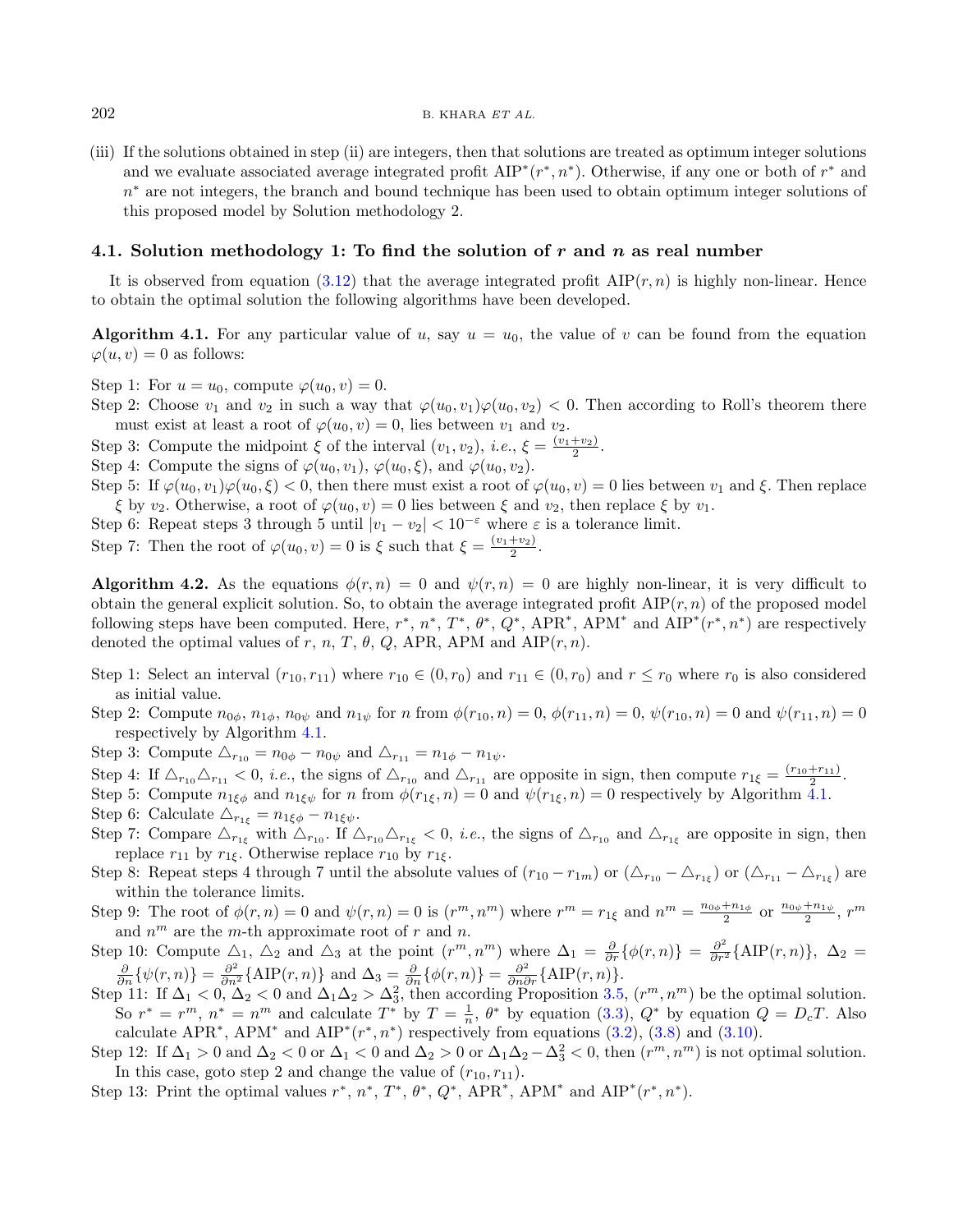# 4.2. Solution methodology 2: To obtain integer solution with Branch and Bound Technique

This is a division and conquer method in which a large problem is to be divided into some smaller ones known as the branch part. The conquering part shows how good a solution can be obtained from each smaller sub-problems and to do this, the problem is to be divided further until a problem is obtained that can be handled, known as bound part.

For an integer programming model (IPM), the programming model that can be obtained by dropping the requirement that all the variables should be integers, is known as the programming relaxation of the IPM.

#### Branch and Bound Algorithm

Step 1: Chose an integer programming problem (IPM).

Step 2: Obtain the optimum solution to the selected IPM by the programming relaxation.

Two cases arise:

(i) Either there is no feasible solution, then stop.

or (ii) The problem has an optimum solution, then go to step 3.

- Step 3: If the optimum solution obtained in step 2, satisfies integer constraints, then note it. If it has no integer optimum solution, then go to step 4.
- Step 4: Select any variable whose value is not an integer obtained as an optimum solution in step 1. Suppose,  $y^*$ denotes the optimum value of that variable  $y$ . Again create two subproblems of the selected problem. These two subproblems are identical with the problem as selected in step 1, except that, in one, the lower bound of y is replaced by  $[y^*]+1$  and in the other, the upper bound of y is replaced by  $[y^*]$ , where  $[y]$  indicates the greatest integer  $\leq y$ ; then return to step 1.
- Step 5: At the termination of the algorithm, take the best optimum solution from the all recorded integer valued optimum solutions in step 3. Otherwise if there does not exist any feasible integer valued solution that optimizes the IPM, then there does not exist integer valued feasible solution of that IPM.

### 5. Numerical illustration

<span id="page-14-0"></span>In this section, we illustrate some numerical examples to study the feasibility of the proposed integrated model. The values of the parameters of the model have been seemed to be realistic. Following examples have been solved to find out the optimal number of production cycle  $r$ , number of replenishment cycle  $n$ , and hence the optimum values of the replenishment cycle time  $T$ , replenishment quantity  $Q$  and system reliability parameter  $\theta$  along with the optimal average integrated profit AIP $(r, n)$  of the model.

<span id="page-14-1"></span>**Example 5.1.** A manufacturing company produces an item at a constant production rate  $p$  units/year to satisfy the customers constant demand  $D_c$  units/year throughout the business period of  $nT = 1$  year, retailer's selling price per unit perfect item,  $s_r = $150$ . To maintain the reliability of the manufacturing system, a development cost for production has been considered according to assumption (xv) where  $A = $100, B = $600$ ,  $k = 0.01$ ,  $\theta_{\text{min}} = 0.01$  and  $\theta_{\text{max}} = 0.9$ . The material cost is  $m_0 = $20$  and the unit production cost has been decided according to assumption (xvii) where  $\delta = 0.2$ . Here, the manufacturer has determined to sell the produced perfect items at price  $s_{mp} = $130$  and offers a credit period  $M = \alpha T$  year according to assumption (v) to retailer in such a condition that he will have to pay in advance  $\alpha$  part of the purchased cost of the replenishment quantity Q units prior to  $(1 - \alpha)T$  year of time of replenishment and he will be exempted of interest charge up-to the credit period but will have to pay an additional interest charged by the manufacturer at the rate of  $i_{cm} = 3\%$  on the remaining stock of the left replenishment quantity  $(1 - \alpha)Q$  units after the credit period and also has considered free transportation on advance payment quantity  $\alpha Q$  units. Retailer achieve an interest from the sales revenue at the rate of  $i_{dr} = 3\%$ . Manufacturer's holding cost of per unit finished item per year is  $c_{hm} = $0.5$ , retailer's holding cost is  $c_{hr} = $0.6$  per item per year. To find the optimum number of production cycle  $r$ , optimum number of replenishment cycle  $n$  and hence replenishment cycle time  $T$  years, the reliability parameter  $\theta$  the replenishment quantity Q that maximize the integrated profit.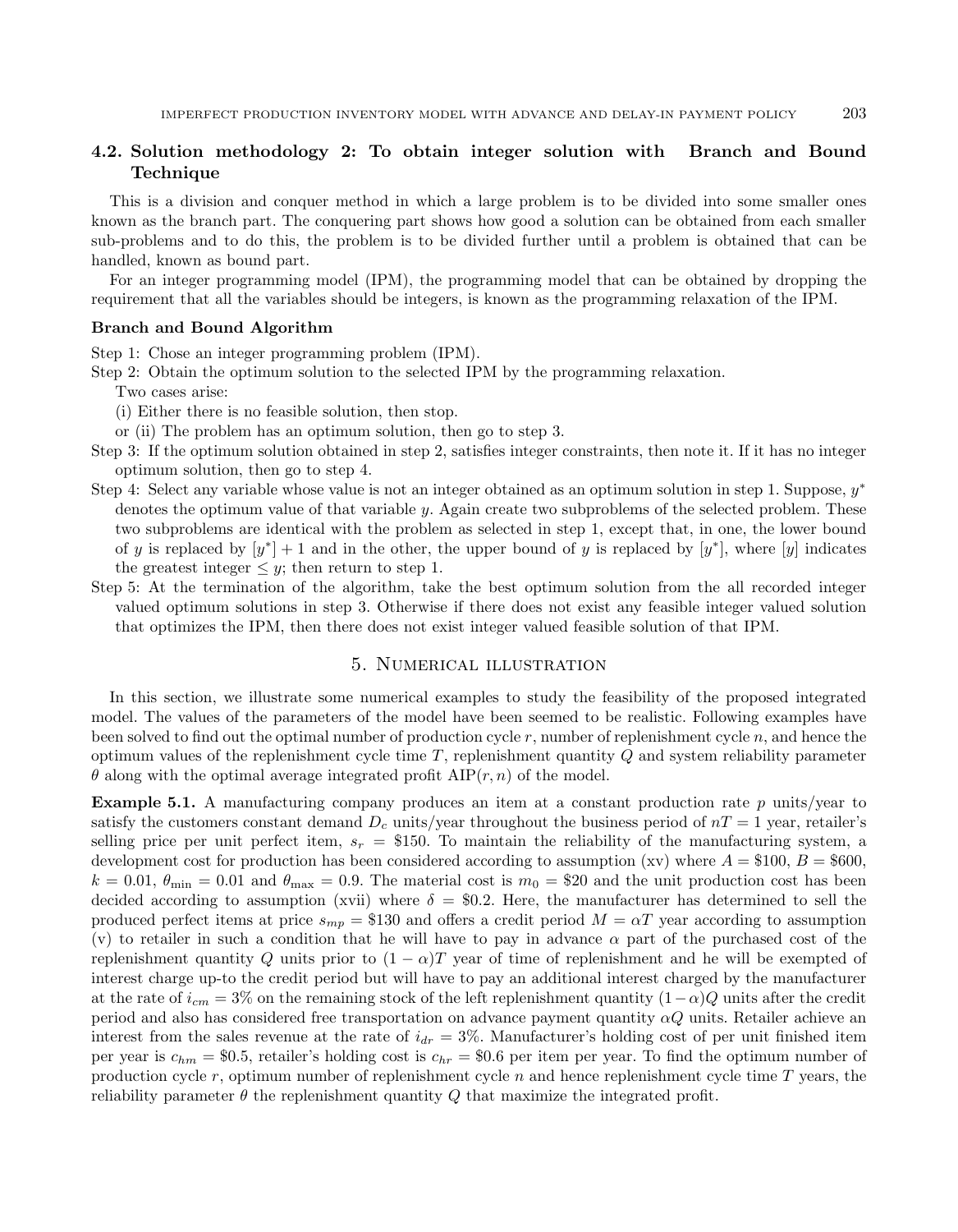#### $204$  B. KHARA ET AL.

| Parameter | Value | Parameter        | Value | Parameter          | Value | Parameter     | Value |
|-----------|-------|------------------|-------|--------------------|-------|---------------|-------|
| $s_r$     | 150   | $\boldsymbol{p}$ | 190   | m <sub>0</sub>     | 20    | $i_{dr}$      | 0.03  |
| $s_{mp}$  | 130   | $c_{tr}$         | 0.2   | $c_{tu}$           | 2     | $\imath_{mp}$ | 0.03  |
| $s_{md}$  | 25    | ο                | 0.02  | $\theta_{\rm max}$ | 0.9   | $i_{cm}$      | 0.03  |
| $c_{hr}$  | 0.6   |                  | 0.2   | $\theta_{\rm min}$ | 0.01  | $A_r$         |       |
| $c_{hm}$  | 0.5   | k.               | 0.01  | $\alpha$           | 0.2   | А             | 100   |
| $c_{sm}$  | 0.5   | $D_c$            | 150   | $Q_{0}$            | 10    | В             | 600   |

<span id="page-15-1"></span><span id="page-15-0"></span>TABLE 2. Input data of different parameters.

<span id="page-15-2"></span>TABLE 3. Optimal results of the illustrated model when  $\alpha = 0.2$ .

| Number of      | Number    | Replenishment | System      | Replenish- | Retailer's   | Manufacturer's | Average           |
|----------------|-----------|---------------|-------------|------------|--------------|----------------|-------------------|
| Production     | of reple- | cycle         | reliability | ment       | average      | average        | integrated        |
| cycle          | nishment  | time          | parameter   | quantity   | profit       | Profit         | profit            |
| $\cdot r^{**}$ | $(n^*)$   | $T^*$         | $\theta^*$  | $Q^*$      | $\rm{APR}^*$ | $APM^*$        | $AIP^*(r^*, n^*)$ |
|                | 6         | 0.167         | 0.131       | 25         | 2933.55      | 15 557.45      | 18 491            |

TABLE 4. Optimal results of the illustrated model when  $\alpha = 0$ .

| Number of  | Number    | Replenishment | System     | Replenish- | Retailer's | Manufacturer's | Average           |
|------------|-----------|---------------|------------|------------|------------|----------------|-------------------|
| Production | of reple- | cycle         | parameter  | ment       | average    | average        | integrated        |
| cycle      | nishment  | time          | parameter  | quantity   | profit     | Profit         | profit            |
| $(r^*)$    | $(n^*)$   | $T^*$         | $\theta^*$ | $(Q^*)$    | $APR^*$    | $APM^*$        | $AIP^*(r^*, n^*)$ |
|            | 13        | 0.0769        | 0.1658205  | 11.54      | 2931.04    | 15 561.45      | 18492.49          |

Solution: In this problem, the input values of the necessary parameters are given in Table [2.](#page-15-0) Considering r and n are continuous variables and with the help of Solution methodology 1, it has been obtained that  $r = 5.06$  and  $n = 6.11$  which are not integers. So, to obtain optimum integer solution of the above problem Branch and Bound Technique has been applied. Optimum solutions  $r^*$  and  $n^*$  and corresponding optimal average integrated profit  $\text{AIP}^*(r, n)$ , as obtained with the help of above technique, have been presented in Table [3.](#page-15-1)

The result in Table [3](#page-15-1) shows that the manufacturer has to be produced the items upto 5 number of cycles and has to be replenished the produced items to the retailer's door in 6 number of cycle to achieve the optimum average integrated profit.

**Example 5.2.** In this example, using the same data as in Example [5.1](#page-14-1) except  $\alpha$  is taken as zero. That is, the case where no advance payment is made by the retailer and consequently neither credit period nor free transportation on the advance payment quantity has been offered by the manufacturer. So, in this case, the credit period  $M = \alpha T = 0$ , retailer's average interest earned from the Bank due to delay payment RAIE = 0. retailer's average interest loss due to advance payment RAILAP = 0, manufacturer's opportunity loss for offering credit period MOLDP = 0, interest earned by the manufacturer due to  $\alpha$  part advance payment of the replenishment quantity Q prior to  $(1 - \alpha)T$  time of replenishment is MIEAP = 0. The result has been given in Table [4.](#page-15-2)

From above two examples it is seen that the retailer's average profit (APR = 2933.55) (when advance payment is made) is higher than the retailer's average profit (APR = 2931.04) when there is no advance payment. So,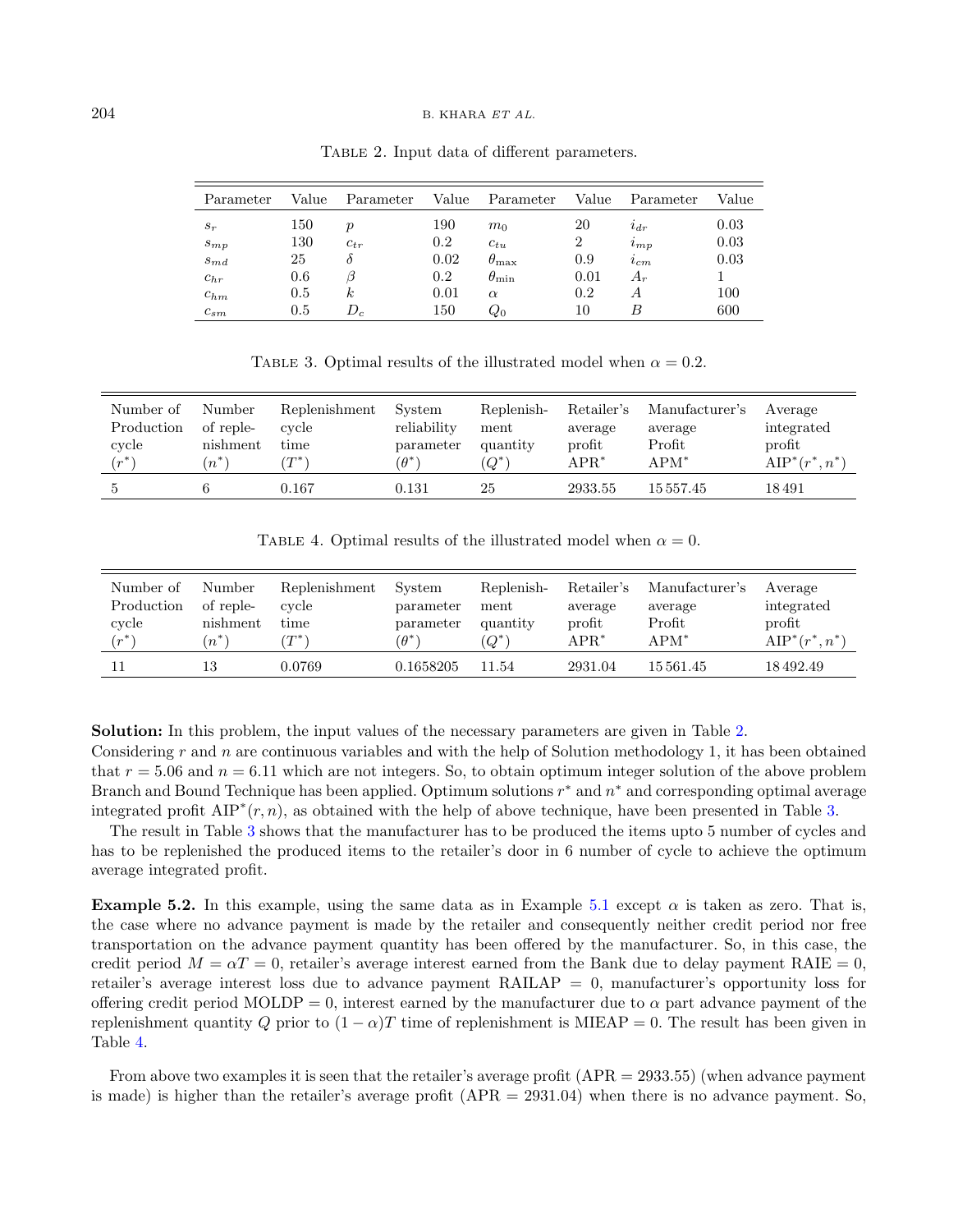| $\alpha$ | $r^*$          | $\ast$<br>$\overline{n}$ | RAIE   | <b>RAILAP</b> | <b>RATC</b> | RAICM | MAOL  | $APR^*$ | $APM^*$       | $AIP^*$  |
|----------|----------------|--------------------------|--------|---------------|-------------|-------|-------|---------|---------------|----------|
| 0.01     | 5              | 6                        | 0.0056 | 0.96          | 29.7        | 46.81 | 0.96  | 2909.03 | 15594.37      | 18503.39 |
| 0.03     | 5              | 6                        | 0.051  | 2.84          | 29.1        | 46.03 | 2.84  | 2911.58 | 15589.98      | 18501.56 |
| 0.05     | $\overline{5}$ | 6                        | 0.15   | 4.63          | 28.5        | 39.37 | 4.63  | 2914.14 | 15585.72      | 18499.86 |
| 0.07     | 5              | 6                        | 0.28   | 6.35          | 27.9        | 35.82 | 6.35  | 2916.71 | 15581.57      | 18498.28 |
| 0.09     | $\overline{5}$ | 6                        | 0.46   | 7.98          | 27.3        | 32.38 | 7.99  | 2919.29 | 15577.54      | 18496.82 |
| 0.11     | 5              | 6                        | 0.68   | 9.55          | 26.7        | 29.07 | 9.55  | 2921.87 | 15573.62      | 18495.49 |
| 0.13     | $\overline{5}$ | 6                        | 0.95   | 11.03         | 26.1        | 25.87 | 11.03 | 2924.45 | 15569.82      | 18494.27 |
| 0.15     | $\overline{5}$ | 6                        | 1.27   | 12.43         | 25.5        | 22.79 | 12.43 | 2927.04 | 15566.14      | 18493.19 |
| 0.17     | 5              | 6                        | 1.63   | 13.76         | 24.9        | 19.83 | 13.76 | 2929.64 | 15562.58      | 18492.22 |
| 0.19     | $\overline{5}$ | 6                        | 2.03   | 15.00         | 24.3        | 16.98 | 15.00 | 2932.25 | 15 5 5 9 . 13 | 18491.38 |
| 0.21     | 5              | 6                        | 2.48   | 16.18         | 23.7        | 14.25 | 16.18 | 2934.84 | 15555.80      | 18490.66 |
| 0.23     | 5              | 6                        | 2.98   | 17.27         | 23.1        | 11.64 | 17.27 | 2937.47 | 15552.59      | 18490.06 |

<span id="page-16-0"></span>TABLE 5. Sensitivity analysis with respect to a part of the advance payment  $\alpha$ .

<span id="page-16-1"></span>

FIGURE 4. Retailer's profit APR and Manufacturer's profit APM w.r.t.  $\alpha$ .

by this proposed model, the retailer can be motivated to prepay a specified part of the purchasing cost of the replenishment quantity prior to replenish the product to enable him to acquire higher profit.

# 6. Sensitivity analysis

#### Sensitivity analysis 1

In this case, using the same data as those in Example [5.1](#page-14-1) except the advance payment part  $\alpha$ . The results are displayed in Table [5.](#page-16-0)

It is seen from Table [5](#page-16-0) and Figure [4](#page-16-1) that as advance payment part increases, retailer's average profit increases and both manufacturer's average profit as well as average integrated profit decreases because both retailer's average transportation cost (RATC) and interest charged by the manufacturer (RAICM) decreases whereas retailer's average interest earn (RAIE) increases.

#### Sensitivity analysis 2

In this case, using the same data as those in Example [5.1](#page-14-1) where we study the sensitivity of different parameters. The results are given in Table [6.](#page-17-0)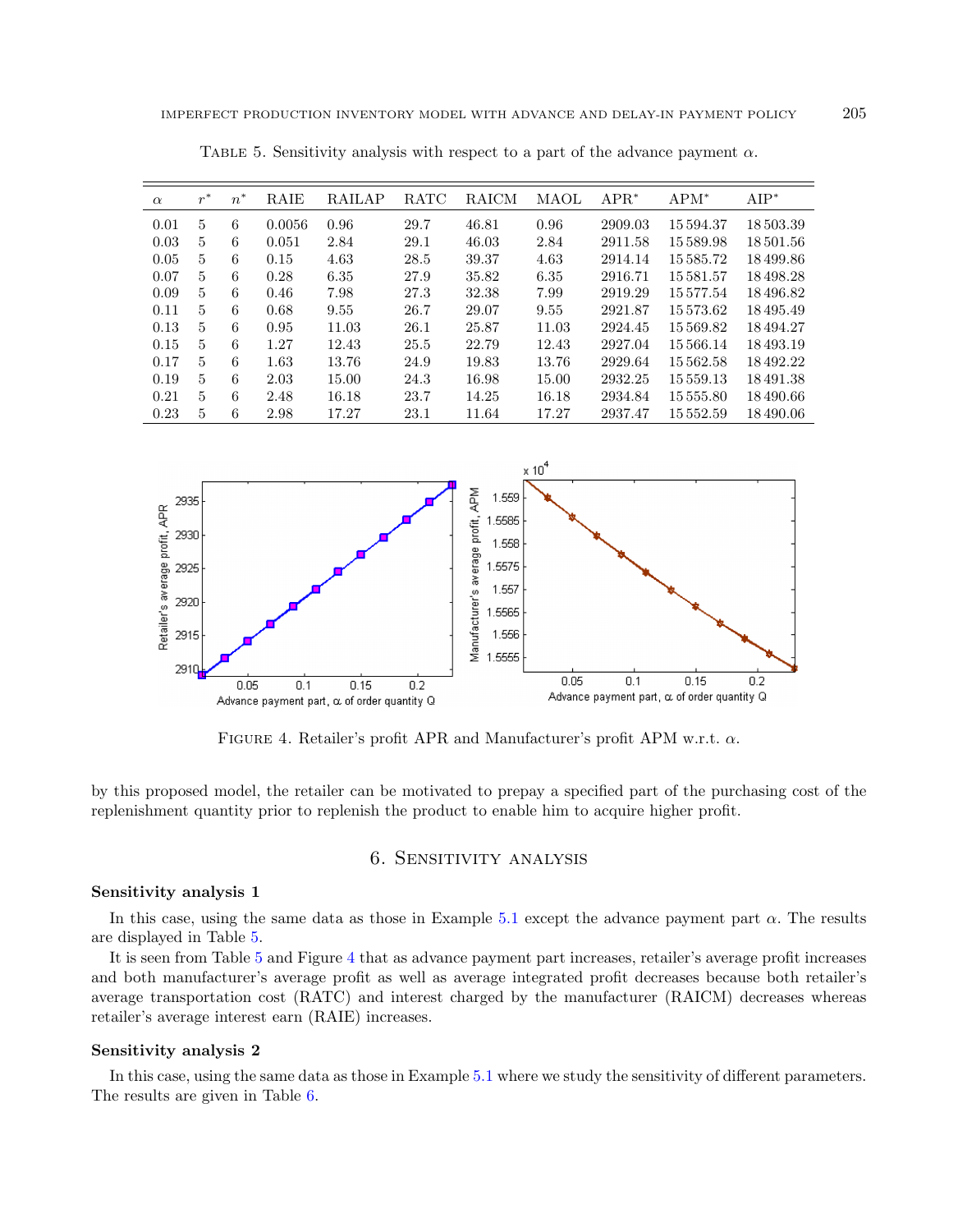| Parameter        | $r^*$            | $n^*$ | $\boldsymbol{M}$ | T     | $\theta$  | Q     | <b>APR</b> | <b>APM</b> | AIP       |
|------------------|------------------|-------|------------------|-------|-----------|-------|------------|------------|-----------|
| $Q_0$            |                  |       |                  |       |           |       |            |            |           |
| $8\,$            | 15               | 18    | 0.011            | 0.055 | 0.1309522 | 8.33  | 2945.85    | 15 536.30  | 18482.15  |
| 9                | 5                | 6     | 0.033            | 0.167 | 0.1309520 | 25    | 2933.55    | 15 557.34  | 18490.89  |
| 10               | $\bf 5$          | 6     | 0.033            | 0.167 | 0.1309520 | 25    | 2933.55    | 15 557.45  | 18 491.00 |
| 11               | 5                | 6     | 0.033            | 0.167 | 0.1309520 | 25    | 2933.55    | 15557.58   | 18491.13  |
| 12               | 10               | 12    | 0.017            | 0.083 | 0.1309522 | 12.5  | 2945.77    | 15549.89   | 18495.67  |
| 13               | 9                | 11    | 0.018            | 0.091 | 0.0878369 | 13.64 | 2945.12    | 15 550.62  | 18495.74  |
| $\boldsymbol{p}$ |                  |       |                  |       |           |       |            |            |           |
| 185              | 12               | 14    | 0.014            | 0.071 | 0.1308864 | 10.71 | 2946.38    | 15545.34   | 18491.72  |
| 187              | 5                | 6     | 0.033            | 0.167 | 0.092154  | 25    | 2933.55    | 15 557.72  | 18491.27  |
| 189              | $\overline{5}$   | 6     | 0.033            | 0.167 | 0.1180643 | 25    | 2933.55    | 15 558.23  | 18491.78  |
| 191              | 5                | 6     | 0.033            | 0.167 | 0.1437957 | 25    | 2933.55    | 15 556.24  | 18489.79  |
| 193              | 9                | 11    | 0.018            | 0.091 | 0.1267001 | 13.64 | 2945.12    | 15 541.95  | 18487.07  |
| 195              | 12               | 15    | 0.013            | 0.067 | 0.098     | 10    | 2946.42    | 15542.49   | 187488.91 |
| $D_c$            |                  |       |                  |       |           |       |            |            |           |
| 145              | $\overline{4}$   | 5     | 0.04             | 0.2   | 0.1188079 | 29    | 2829.52    | 15 050.73  | 17880.25  |
| 147              | $\boldsymbol{9}$ | 11    | 0.018            | 0.091 | 0.1379934 | 13.36 | 2885.00    | 15236.19   | 18 122.18 |
| 149              | 5                | 6     | 0.033            | 0.167 | 0.1473220 | 24.83 | 2913.95    | 15454.02   | 18 367.77 |
| 151              | $\bf 5$          | 6     | 0.033            | 0.167 | 0.1147284 | 25.17 | 2953.15    | 15 660.28  | 18613.42  |
| 153              | $\,6\,$          | 7     | 0.029            | 0.143 | 0.1472310 | 21.86 | 2996.65    | 15858.83   | 18855.49  |
| 155              | 6                | 7     | 0.029            | 0.143 | 0.1163460 | 22.14 | 3035.92    | 16 065.12  | 19 101.03 |

<span id="page-17-0"></span>Table 6. Sensitivity analysis with respect to different parameters.

<span id="page-17-1"></span>

FIGURE 5. AIP vs.  $D_c$  when  $r = 7$  and  $n = 7$  remain same as  $D_c$  changes.

From Table [6,](#page-17-0) it explores that the average integrated profit (AIP) as well as manufacturer's average profit (APM) increase but the retailer's average profit (APR) keeps same when minimum replenishment quantity  $Q_0$ increases whenever the number of production cycle  $r$  and the number of replenishment cycle  $n$  remains sane as  $Q_0$  increases. It is also observe that whenever r and n increase as  $Q_0$  increases, the retailer's average profit (APR) increases because in that case, holding cost for retailer decreases.

Figure [5](#page-17-1) reveals that the average integrated profit  $\text{AIP}(r, n)$  increases as the customer's demand  $D_c$  increases and after getting its maximum value it decreases although the customer's demand  $D<sub>c</sub>$  increases. As in this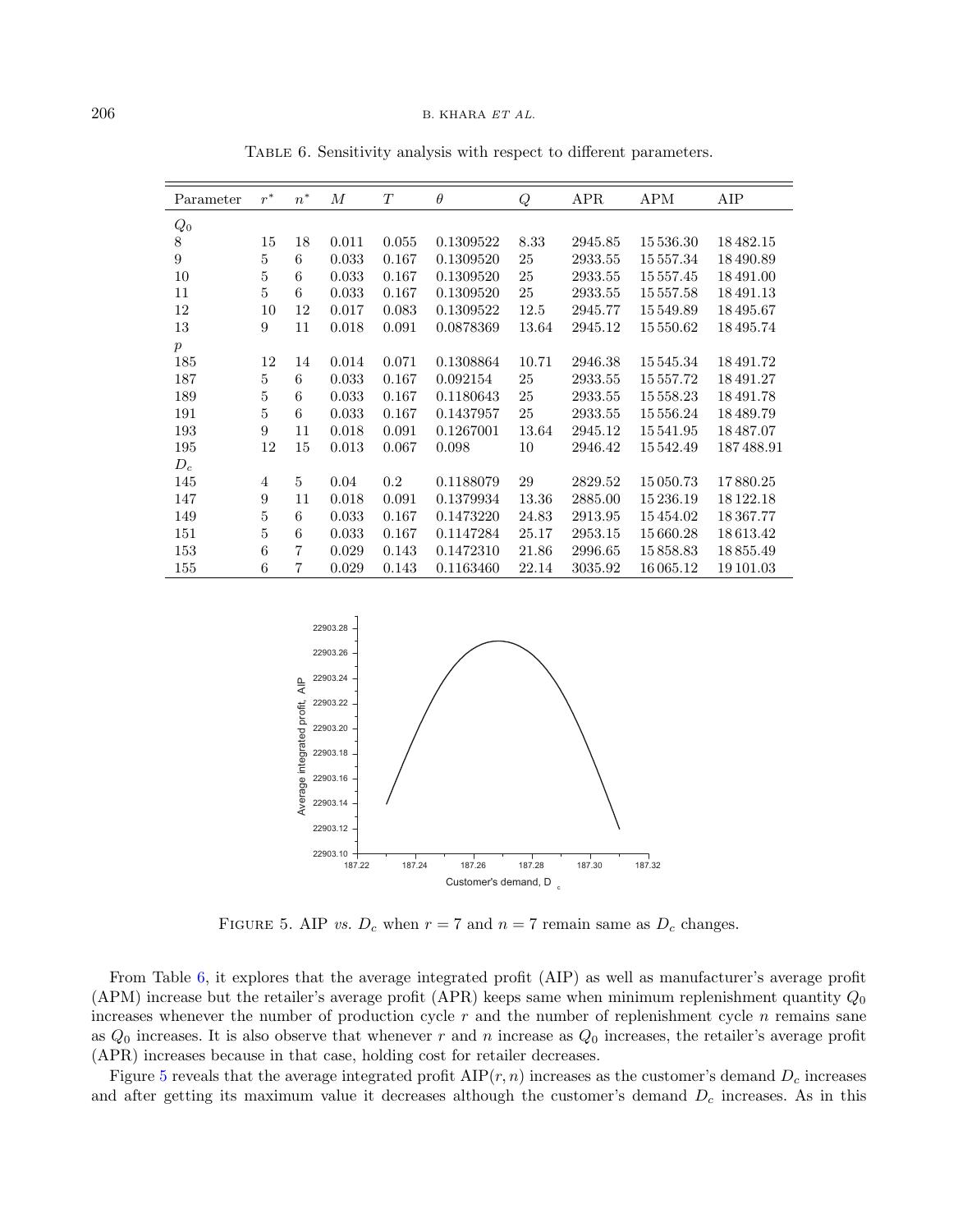<span id="page-18-0"></span>

FIGURE 6. AIP *vs.* p whenever  $r = 6$  and  $n = 7$  remains same as p changes.

<span id="page-18-1"></span>

FIGURE 7. AIP vs. p whenever  $r = 5$  and  $n = 6$  remains same as p changes.

case, number of production cycle  $r$  and number of replenishment cycle  $n$  are fixed, to satisfy more customer's demand, the manufacturing system should be made more reliable by introducing more development cost. For this reason, average integrated profit decreases though the customer's demand  $D<sub>c</sub>$  increases.

Figures [6](#page-18-0) and [7](#page-18-1) reveals that there exist several local optimum production rate p for several ranges of production rate and it is also seen that in case of less optimum production rate, the average integrated profit is higher than that in the case of higher optimum production rate. Reason is that, to reduce the holding cost, in case of less optimum production rate, both the number of production cycle  $r$  and number of replenishment cycle  $n$  are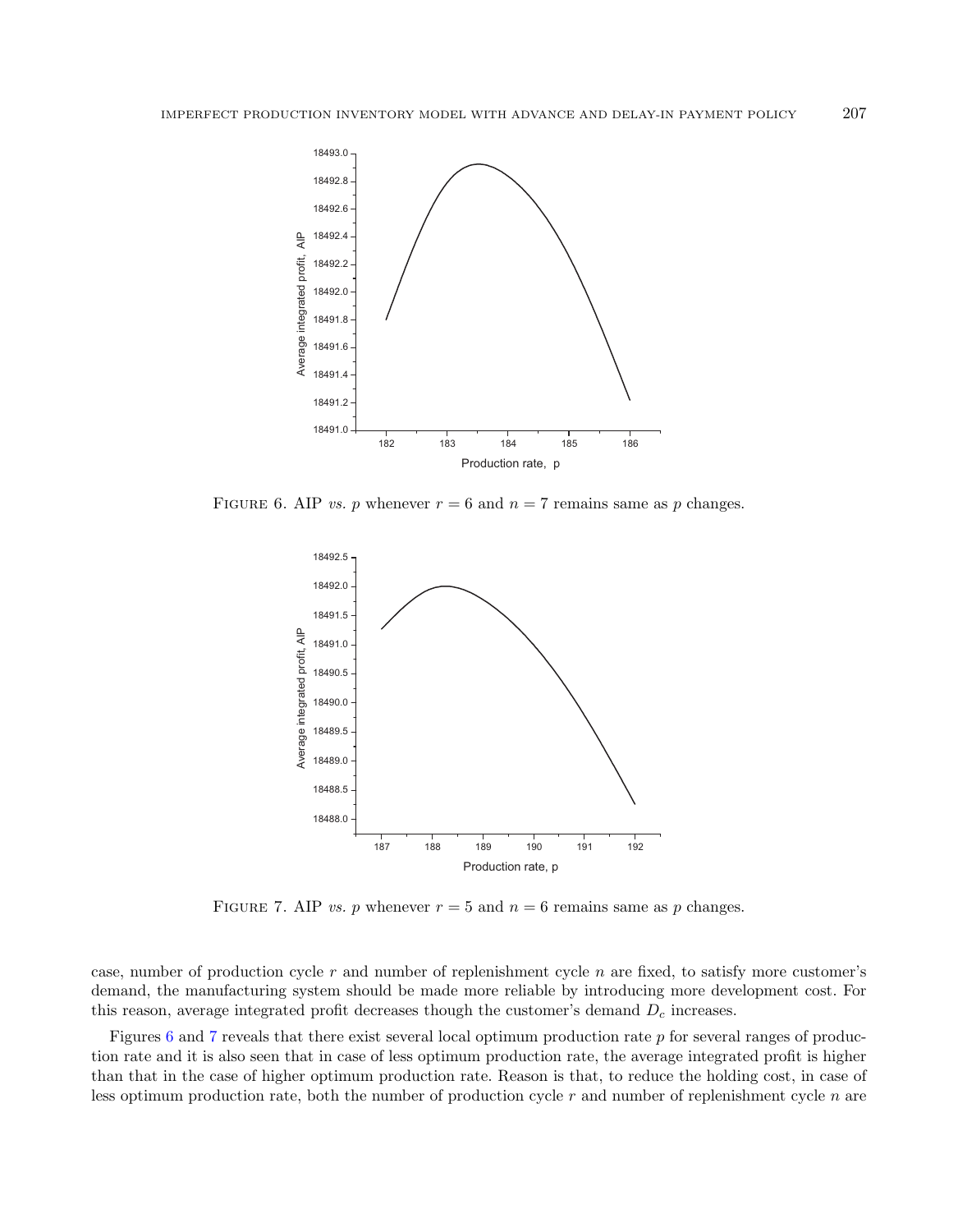| Development Total<br>$\cot$<br>parameter $B$ cost | development cycle | $\mathfrak{m}^*$ | cycle<br>$n^*$ | parameter quantity |       | $\n  profit\n$<br>$APR^*$ | Production Replenishment Reliability Replenish Retailer's Manufacturer's Integrated<br>profit<br>$APM^*$ | profit<br>$AIP^*$ |
|---------------------------------------------------|-------------------|------------------|----------------|--------------------|-------|---------------------------|----------------------------------------------------------------------------------------------------------|-------------------|
| 20                                                | 110.08            |                  |                | 0.4930             | 25    | 2933.55                   | 15 772.86                                                                                                | 18706.41          |
| 30                                                | 97.16             | 6                |                | 0.1946             | 21.42 | 2937.76                   | 15764.16                                                                                                 | 18701.92          |
| 600                                               | 305.34            | 5.               | 6              | 0.131              | 25    | 2933.55                   | 15 557.45                                                                                                | 18491.00          |

<span id="page-19-1"></span><span id="page-19-0"></span>TABLE 7. Sensitivity analysis with respect to development cost parameter B when  $k = 0.01$ .

TABLE 8. Sensitivity analysis with respect to development cost parameter B when  $k = 0.1$ .

| Development Total<br>$\rm cost$<br>parameter $B$ cost | development cycle |    | cvcle<br>n | parameter quantity |       | $\n  profit\n$<br>$APR*$ | Production Replenishment Reliability Replenish Retailer's Manufacturer's Integrated<br>$\n  profit\n$<br>$APM^*$ | profit<br>$AIP^*$ |
|-------------------------------------------------------|-------------------|----|------------|--------------------|-------|--------------------------|------------------------------------------------------------------------------------------------------------------|-------------------|
| 600                                                   | 396.26            | 14 | -15        | 0.3693             | 10    | 2946.42                  | 15 466.73                                                                                                        | 18 4 13 . 15      |
| 800                                                   | 490.23            | 10 | 15         | 0.3180             | 13.64 | 2945.12                  | 15 367.83                                                                                                        | 18312.95          |

higher than that for the case of higher production rate as the customer's demand  $D_c$  and business period  $nT$ are fixed.

### Sensitivity analysis 3

It is seen from Tables  $7$  and  $8$  that as  $B$  increases total development cost increases whereas the reliability parameter  $\theta$  as well as average integrated profit (AIP) decreases. Again, the reliability  $e^{-\theta t}$  of the manufacturing system is inversely proportional to the reliability parameter  $\theta$ . So, the reliability of the production system should be increased by increasing development cost upto a certain level for which the average integrated profit is optimum.

### 7. Managerial insight

Based on the results obtained from Tables [3](#page-15-1) to [8,](#page-19-1) Lemmas, and from Figures the following managerial insights are observed.

- It has been observed from the above discussion that the reliability of the production system can be maintain upto optimum level by regulating the development cost. Moreover, from Table [7](#page-19-0) it is clear that, if production rate is increased, the system becomes less reliable. So, the production system can be made more reliable by incorporating development cost.
- Lemma [3.2](#page-7-1) shows that the feasible region of the advance payment part  $\alpha$  lies between 0 and  $\frac{1}{3}$  and from Table [5](#page-16-0) it is observed that within this range, retailer's average profit increases and whereas both manufacturer's average profit as well as average integrated profit decreases as  $\alpha$  increases. As, in an integrated system, the manufacturer is the decision maker, he/she may urge the retailer to prepay a specified part of the purchasing cost of the replenishment quantity prior to delivery the order so that in perspective of profitability both are benefitted.
- Average integrated profit (AIP) can be increased by increasing minimum replenishment quantity  $Q_0$  by motivating retailer subject to free transportation cost.
- When production rate p increases, both average manufacturer's profit (APM) and average integrated profit (AIP) decreases. It is reasonable that when the production rate increases the system reliability parameter  $\theta$  increases that is, the reliability of the production system decreases and consequently the system produces more defective items. In this model, both production rate  $p$  and demand rate  $D<sub>c</sub>$  are considered as constant, so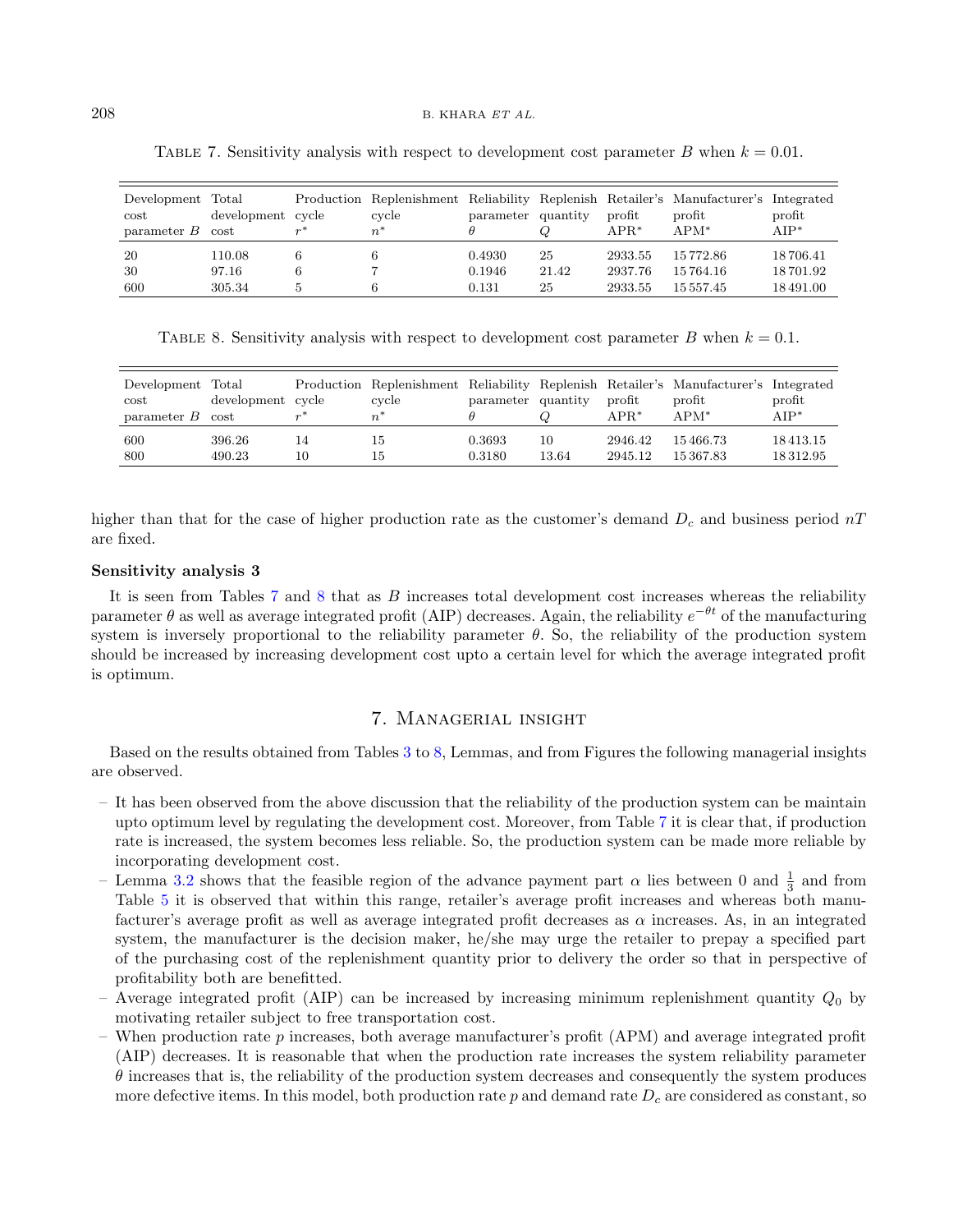time dependent development cost is responsible to maintain reliability of the production system throughout the production length.

- When customer's demand  $D_c$  increases, system reliability parameter  $\theta$  decreases (*i.e.*, the system reliability increases). So, to satisfy the customer's demand, the production system can be made more reliable by regulating development cost.
- When the advance payment part  $\alpha$  increases within the feasible range  $(0 < \alpha < \frac{1}{3})$ , retailer's average profit (APR) increases. So the retailer must be much interested in advance payment (AP) scheme and hence secures demand for manufacturer.
- The relative profitability for the retailer discussed in numerical Examples is sufficient to motivate the retailer to pay in advance and hence to secure manufacturer's demand.

# 8. Conclusions and future research

<span id="page-20-7"></span>In this model, a realistic integrated imperfect production-inventory model with two-layer supply chain has been developed. To confirm the order, the manufacturer motivates the retailer to pay a part of the purchasing cost of the replenishment quantity prior to delivary the items and invites to enjoy the benefits such as (i) delay in payment and (ii) free transportation on advance payment quantity. So many research papers relating to permissible delay in payments and also in advance payment have been published in different journals. But, till now none has considered an imperfect production-inventory model with two-layer supply chain incorporating partial advance and partial delay in payment for the retailer along with free transportation on advance payment quantity. Finally, the numerical illustrations with sensitivity analysis have been presented to study the feasibility of the proposed model. So, from this study the following conclusions have been made:

- (i) This model has good impact to ensure the order for manufacturer by stimulating the retailer in partial advance and partial delay in payment scheme.
- (ii) Solution Methodology for the proposed model has been developed and it provides optimal number of production cycle, number of replenishment cycle and hence replenishment cycle time, replenishment quantity, system reliability parameter that maximize average integrated profit.

<span id="page-20-2"></span><span id="page-20-1"></span>One limitation of this paper is that the advance payment part  $\alpha$  belongs to the range  $0 < \alpha < \frac{1}{3}$  as obtained in Lemma [3.2.](#page-7-1)

<span id="page-20-6"></span><span id="page-20-4"></span>Some possible future directions for research are that: (i) the paper can be extended to imperfect production inventory model with two-layer supply chain with multi-items with fuzzy monsoon demand De and Mahata [\[12\]](#page-21-31) and (ii) can be extended to imperfect production inventory model with three-layer supply chain retailer offers credit period to his/her customer.

<span id="page-20-5"></span><span id="page-20-3"></span><span id="page-20-0"></span>Acknowledgements. The authors express their sincere thanks to the editor and the anonymous reviewers for their valuable and constructive comments and suggestions which have led to a significant improvement of the manuscript.

#### **REFERENCES**

- [1] V. Agarwal, X. Chao and S. Seshadri, Dynamic balancing of inventory in supply chains. Eur. J. Oper. Res. 159 (2004) 296–317.
- [2] A. Banerjee, A joint echonomic lot-size-model for purchaser and vendor. Decis. Sci. 17 (2007) 292–311.
- [3] A. Banu and S.K. Mondal, Analysis of credit linked demand in an inventory model with varying ordering cost. SpringerPlus. 5 (2016) 926.
- [4] M. Ben-Daya and M. Hariga, Economic lot scheduling problem with imperfect production processes. J. Oper. Res. Soc. 51 (2000) 875–881.
- [5] G.P. Cachon and P.H. Zipkin, Competitive and cooperative inventory policies in a two-stage supply chain. Manage. Sci. 45 (1999) 936–953.
- [6] B.C. Das, B. Das and S.K. Mondal, An integrated supply chain for a deteriorating item with procurement cost dependent credit period. Comput. Ind. Eng. 64 (2013) 788–796.
- [7] B.C. Das, B. Das and S.K. Mondal, An integrated production inventory model under interactive fuzzy credit period for deteriorating item with several markets. Appl. Soft Comput. 28 (2015) 453–465.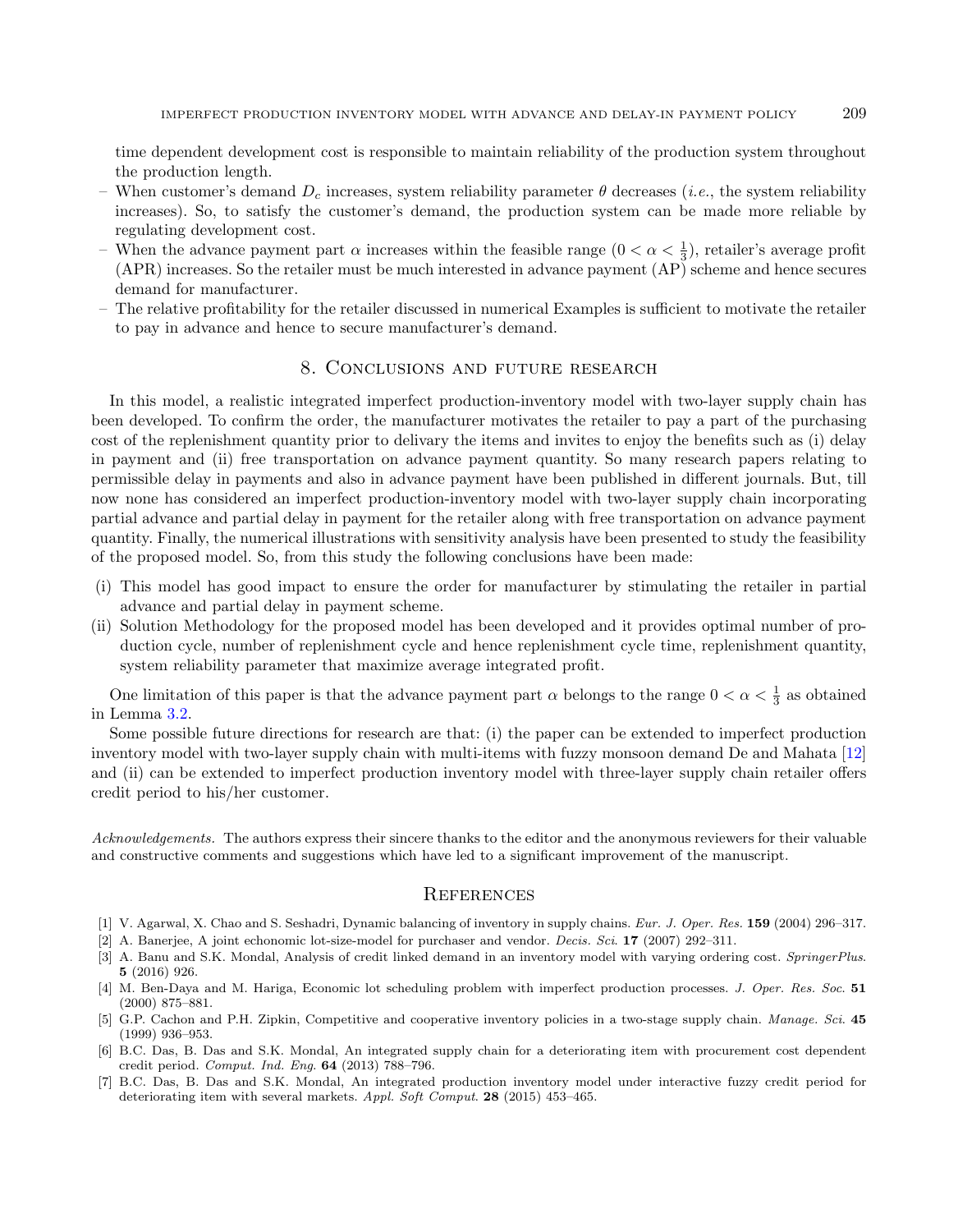#### <span id="page-21-31"></span><span id="page-21-21"></span><span id="page-21-19"></span><span id="page-21-6"></span><span id="page-21-5"></span><span id="page-21-4"></span><span id="page-21-3"></span><span id="page-21-1"></span> $210$  B. KHARA ET AL.

- <span id="page-21-24"></span>[8] B.C. Das, B. Das and S.K. Mondal, An integrated production-inventory model with defective item dependent stochastic credit period. Comput. Ind. Eng. 110 (2017) 255–263.
- <span id="page-21-10"></span>[9] S.K. De and G.C. Mahata, A production inventory supply chain model with partial backordering and disruption under triangular linguistic dense fuzzy lock set approach. Soft Comput. 24 (2020) 5053–5069.
- <span id="page-21-30"></span>[10] S.K. De and G.C. Mahata, An EPQ model for three-layer supply chain with partial backordering and disruption: triangular dense fuzzy lock set approach. Sadhana 44 (2019) 177.
- <span id="page-21-14"></span>[11] S.K. De and G.C. Mahata, A cloudy fuzzy economic order quantity model for imperfect-quality items with allowable proportionate discounts. J. Ind. Eng. Int. 15 (2019) 571–583.
- <span id="page-21-20"></span>[12] S.K. De and G.C. Mahata, A comprehensive study of an economic order quantity model under fuzzy monsoon demand. Sadhana, Indian Acad. Sci. 44 (2019) 89.
- <span id="page-21-23"></span>[13] S.K. De and S.S. Sana, Two-layer supply chain model for cauchy type stochastic demand under fuzzy environment. Int. J. Intell. Comput. Cybern. 11 (2018) 285–308.
- <span id="page-21-15"></span>[14] S.K. Goyal, Economic order quantity under conditions of permissible delay in payments. J. Oper. Res. Soc. 36 (1985) 335–338.
- [15] S.K. Goyal, A joint echonomic-lot-size model for purchaser and vendor: a comment. Decis. Sci. 19 (1988) 236–241.
- <span id="page-21-27"></span>[16] R.K. Gupta, A.K. Bhunia and S.K. Goyal, An application of Genetic Algorithm in solving an inventory model with advance payment and interval valued inventory costs. Math. Comput. Modell. 49 (2009) 893–905.
- <span id="page-21-9"></span>[17] M.A. Khan, A.A. Shaikh, G.C. Panda and I. Konstantaras, Two-warehouse inventory model for deteriorating items with partial backlogging and advance payment scheme. RAIRO:OR 53 (2019) 1691–1708.
- <span id="page-21-28"></span>[18] M.A. Khan, A.A. Shaikh, G.C. Panda, I. Konstantaras and L.E. Cardenas-Barron, The effect of advance payment with discount facility on supply decisions of deteriorating products whose demand is both price and stock dependent. Int. Trans. Oper. Res. 27 (2020) 1343–1367.
- <span id="page-21-22"></span>[19] B. Khara, J.K. Dey and S.K. Mondal, An inventory model under development cost dependent imperfect production and reliability dependent demand. J. Manage. Anal. 4 (2017) 258–275.
- <span id="page-21-8"></span>[20] B. Khara, J.K. Dey and S.K. Mondal, Sustainable recycling in an imperfect production system with acceptance quality level dependent development cost and demand. Comput. Ind. Eng. 142 (2020) 106300.
- <span id="page-21-13"></span>[21] B. Khara, J.K. Dey and S.K. Mondal, An integrated imperfect production system with advertisement dependent demand using branch and bound technique. To appear in: Flexible Serv. Manuf. J. (2020). DOI: [10.1007/s10696-020-09377-5](https://doi.org/10.1007/s10696-020-09377-5).
- <span id="page-21-0"></span>[22] M. Khouja and A. Mehrez, An economic production lot size model with imperfect quality and variable production rate. J. Oper. Res. Soc. 45 (1994) 1405–1417.
- <span id="page-21-17"></span>[23] M. Lashgari, A.A. Taleizadeh and A. Ahmadi, Partial up-stream advanced payment and partial down-stream delayed payment in a three-level supply chain. Ann. Oper. Res. 238 (2016) 329–354.
- <span id="page-21-18"></span>[24] M. Lashgari, A.A. Taleizadeh and S.J. Sadjadi, Ordering policies for non-instantaneous deteriorating items under hybrid partial prepayment, partial trade credit and partial backordering. J. Oper. Res. Soc. 69 (2018) 1167–1196.
- <span id="page-21-16"></span><span id="page-21-12"></span>[25] R. Li, Y.L. Chan, C.T. Chang and L.E. Cárdenas-Barron, Pricing and lot-sizing policies for perishable products with advancecash-credit payments by a discounted cash-flow analysis. Int. J. Prod. Econ. 193 (2017) 578–589.
- <span id="page-21-2"></span>[26] Y. Liang and F. Zhou, A two-warehouse inventory model for deteriorating items under conditionally permissible delay in payment. Appl. Math. Modell. 35 (2011) 2221–2231.
- <span id="page-21-11"></span>[27] S. Ma, J. Lin, W. Xing and X. Zhao, Advance booking discount in the presence of spot market. Int. J. Prod. Res. 53 (2015) 2921–2936.
- <span id="page-21-29"></span>[28] S. Maity, A. Chakraborty, S.K. De, S.P. Mondal and S. Alam, A comprehensive study of a backlogging EOQ model with nonlinear heptagonal dense fuzzy environment. RAIRO:OR 54 (2020) 267–286.
- <span id="page-21-25"></span>[29] A.K. Manna, J.K. Dey and S.K. Mondal, Three-layer supply chain in an imperfect production inventory model with two storage facilities under fuzzy rough environment. J. Uncertainty Anal. App. 2 (2014) 17.
- <span id="page-21-26"></span>[30] A.K. Manna, B. Das, J.K. Dey and S.K. Mondal, Multi-item EPQ model with learning effect on imperfect production over fuzzy-random planning horizon. J. Manage. Anal. 4 (2016) 80–110.
- <span id="page-21-7"></span>[31] A.K. Manna, J.K. Dey and S.K. Mondal, Imperfect production inventory model with production rate dependent defective rate and advertisement dependent demand. Comput. Ind. Eng. 104 (2017) 9–22.
- [32] M.J. Rosenblatt and H.L. Lee, Economic production cycles with imperfect production processes. IIE Trans. 18 (1986) 48–55.
- [33] M. Salameh and M.Y. Jaber, Economic production quantity model for items with imperfect quality. Int. J. Prod. Econ. 64 (2000) 59–64.
- [34] S.S. Sana, A production-inventory model of imperfect quality products in a three-layer supply chain. Decis. Support Syst. 50 (2011) 539–547.
- [35] A.A. Shaikh, S.C. Das, A.K. Bhunia, G.C. Panda and M.A. Khan, A two-warehouse EOQ model with interval-valued inventory cost and advance payment for deteriorating item under particle swarm optimization. Soft Comput. 23 (2019) 13531–13546.
- [36] Y. Shi, Z. Zhang, S.C. Chen, L.E. Cardenas-Barron and K. Skouri, Optimal replenishment decisions for perishable products under cash, advance, and credit payments considering carbon tax regulations. Int. J. Prod. Econ. 223 (2020) 107514.
- [37] A.A. Taleizadeh, An EOQ model with partial backordering and advance payments for an evaporating item. Int. J. Prod. Econ. 155 (2014) 185–193.
- [38] A.A. Taleizadeh, Lot-sizing model with advance payment pricing and disruption in supply under planned partial backordering. Int. Trans. Oper. Res. 24 (2017) 783–800.
- [39] A.A. Taleizadeh, D.W. Pentico, M.S. Jabalameli and M. Aryanezhad, An economic order quantity model with multiple partial prepayments and partial backordering. Math. Comput. Modell. 57 (2013) 311–323.